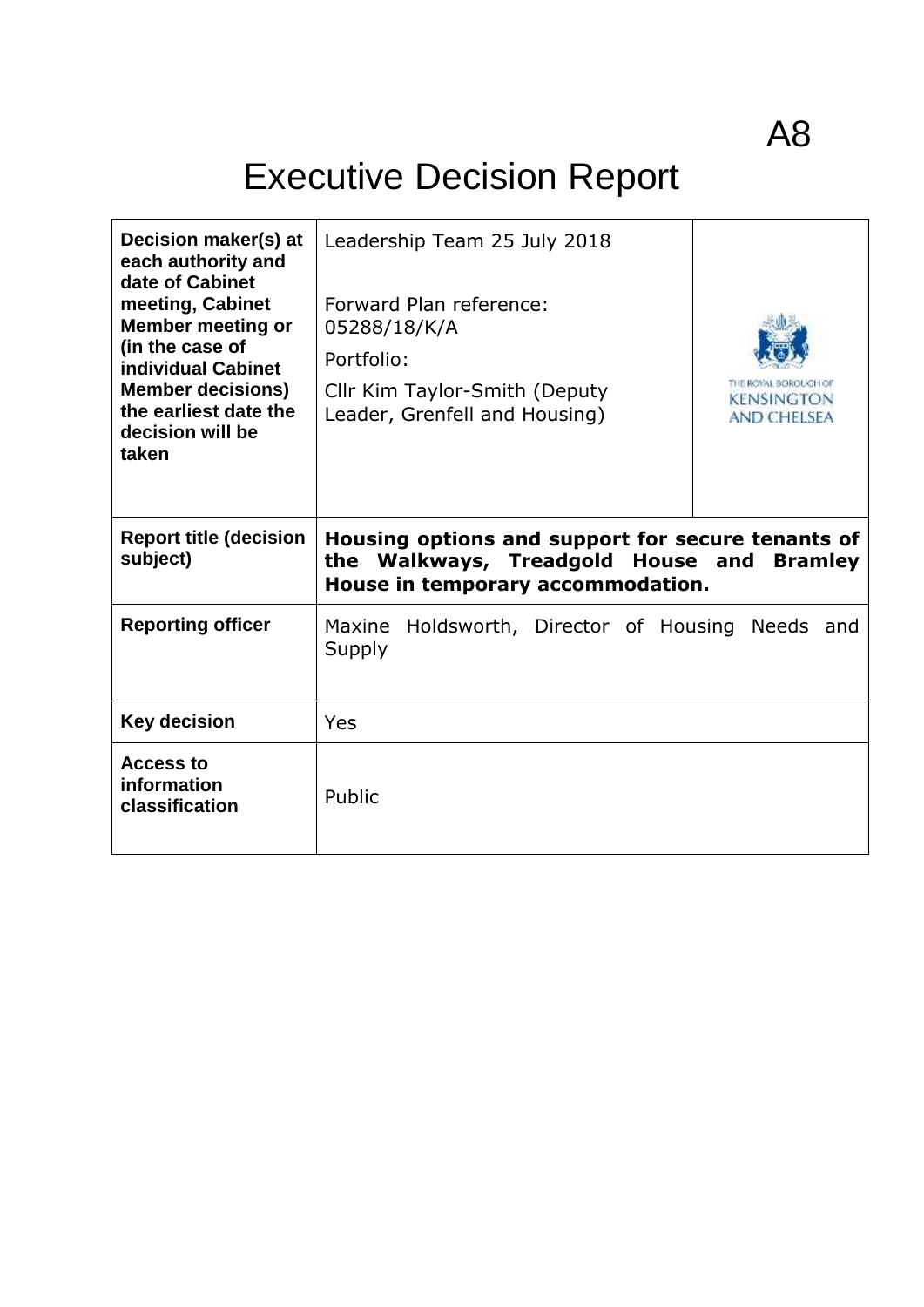# **1. EXECUTIVE SUMMARY**

- 1.1 The Council has made a number of commitments to Council tenants of the Barandon Walk, Hurstway Walk, Testerton Walk (the Walkways), Treadgold House and Bramley House, and to tenants on the Lancaster West Estate as a whole. These commitments include:
	- The commitment to invest in the estate, and Bramley House, through a resident-led process, refurbishing homes to create a `model for social housing in the 21<sup>st</sup> century'
	- The commitment to improve services across the estate and Bramley House, with a particular emphasis on fire safety.
	- The commitment to improve the repairs service on the estate and for residents of Bramley House.
	- The commitment to provide temporary housing for those tenants of the Walkways, Treadgold House and Bramley House (`tenants') who felt unable to return following the Grenfell Tower tragedy, pending a decision to return home or be remain in temporary housing pending a move to a new home.
	- The implementation of the Wider Grenfell Rehousing Policy, granting tenants of the Walkways, Treadgold House and Bramley House a high priority for rehousing through the Council's Housing Register to another home with the Council or a housing association.
	- The commitment to explore, with residents, the development of a local lettings plan that will ensure void and available properties are first offered to local tenants in housing need.
- 1.2 This report builds upon these commitments and sets out a number of recommendations in the following areas.
	- To confirm a date by which Council tenants living away from their homes in the Walkways, Treadgold House and Bramley House will be asked to decide to return home, or otherwise choose to remain in temporary housing pending rehousing, and therefore relinquish their existing tenancy.
	- To confirm the type of temporary accommodation that will be offered to tenants who choose to remain in temporary accommodation.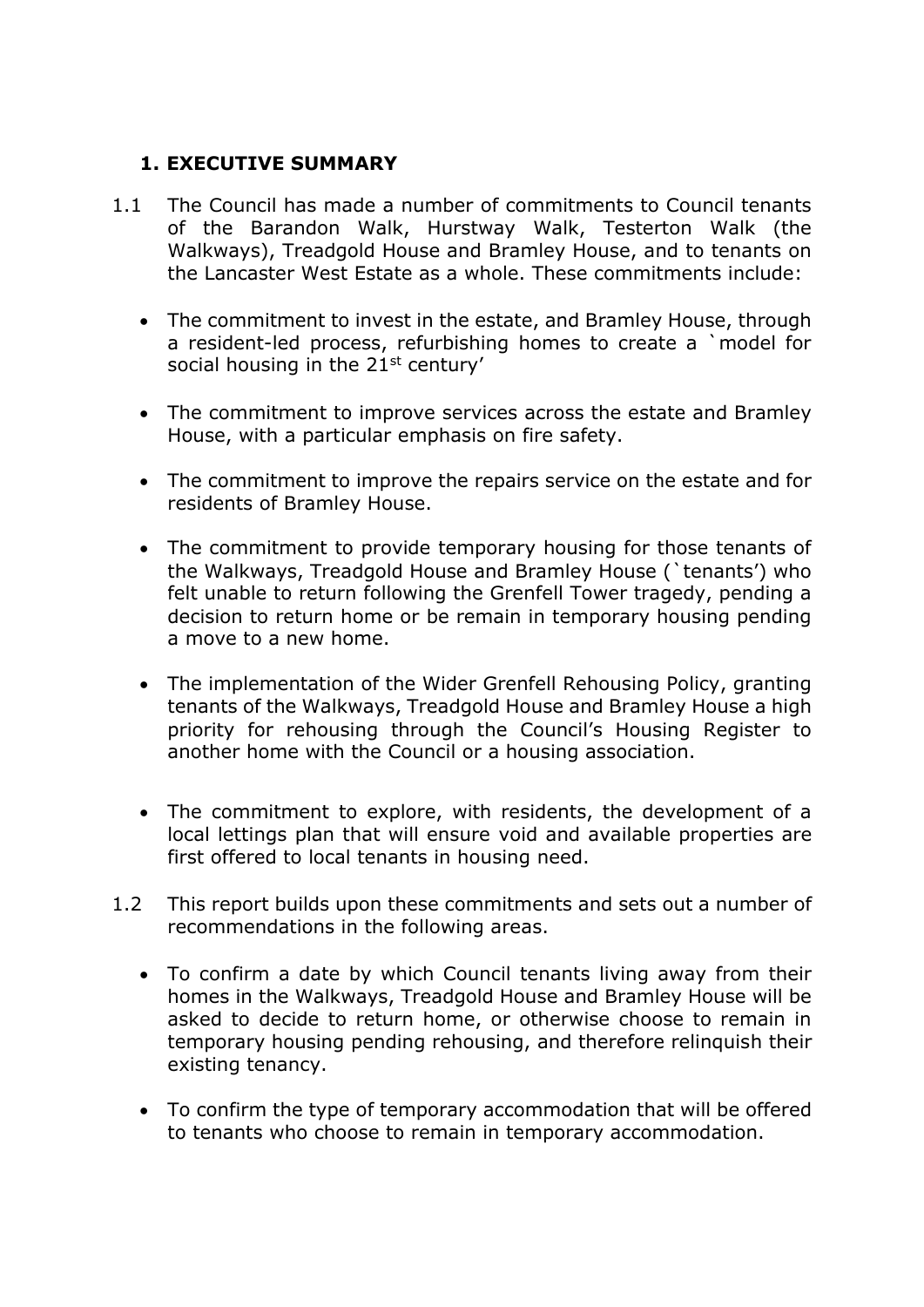- To confirm the rent arrangements for Council tenants who choose to relinquish their existing tenancy and remain in temporary housing pending rehousing.
- 1.3 This report also acknowledges the Council's plans to design and implement a local lettings plan, in consultation with residents (see section 4).
- 1.4 Further, the report provides an update on the repairs and maintenance service being provided at Lancaster West Estate, and acknowledges the intention to establish a locally managed repairs team (see section 4).
- 1.5 The report provides background information to this decision at appendix A.

# **2. RECOMMENDATIONS**

- 2.1 This report recommends
	- i. that tenants currently residing in temporary accommodation who do not feel able to return home will be required to relinquish their Walkways, Bramley or Treadgold tenancy by Sunday 30 September 2018.
	- ii. that tenants who feel able to return home will be required to do so, and vacate their temporary accommodation, by the same date, Sunday 30 September 2018.
	- iii. that tenants residing in temporary accommodation on Monday 1 October 2018 will be liable for the rent and associated costs for their temporary accommodation in accordance with the Council's Temporary Accommodation Charging Policy from that date.
	- iv. that tenants residing in private sector leased accommodation at market rent will be transferred, when and where possible, to temporary accommodation secured through the standard temporary accommodation procurement process.
	- v. the cancellation of hotel and serviced apartment accommodation where tenants are offered suitable alternative temporary accommodation (subject to the statutory right to review and a referral to the Grenfell Independent Adjudicator) or have decided to return to their secure tenancy.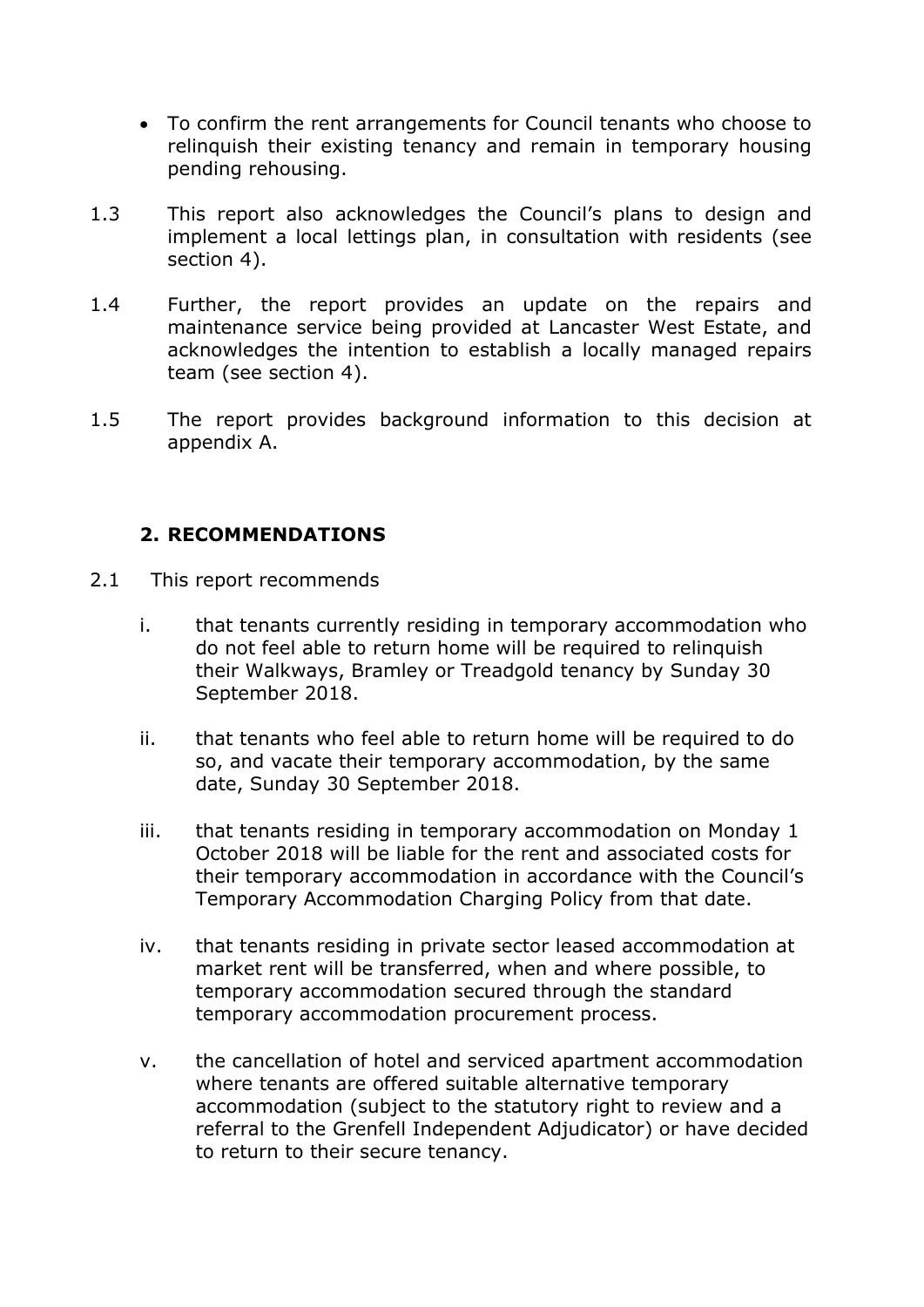### **3. REASONS FOR THE RECOMMENDATIONS**

*The decision to return home or relinquish an existing tenancy pending rehousing*

- 3.1 **This report recommends that tenants of the Walkways, Treadgold House and Bramley House, currently residing in temporary accommodation, will be required to decide whether to return home or to relinquish their existing secure tenancy and remain in temporary accommodation pending rehousing to an alternative social housing tenancy through the** *Wider Grenfell Rehousing Policy***. This report recommends that tenants are required to make this decision on or before Sunday 30 September 2018.**
- 3.2 Providing temporary accommodation proved crucial for secure tenants who felt unable to return home following the Grenfell Tower disaster. Now, with time having elapsed, the Tower having been wrapped, and empty homes on the estate, the council needs to support residents not in their homes to make longer term decisions about where they want to live.
- 3.3 An obvious consequence of 99 tenants and their households remaining in emergency and self-contained temporary accommodation is that large pockets of the Walkways, Treadgold House and Bramley House remain unoccupied. Many tenants who remain in temporary accommodation, and especially those with children, find the prospect of returning home very difficult. However, the needs of tenants in temporary accommodation should be balanced with those who live on the Estate. Continuing to have a large number of empty properties in the Walkways, Treadgold House and Bramley House does not support recovery within the community, and some tenants have raised concerns about anti-social behaviour and security on the estate.
- 3.4 From our recent discussions with residents we understand many residents do now feel ready to return home. However, a number of tenants will feel unable to return to their home and therefore decide to relinquish their current tenancy. It is important, both for the local community and for those households in housing need, that the properties they relinquish become available for letting as soon as possible. As stated within this paper, it is intended that these properties are first offered to existing tenants on the estate through a local lettings plan.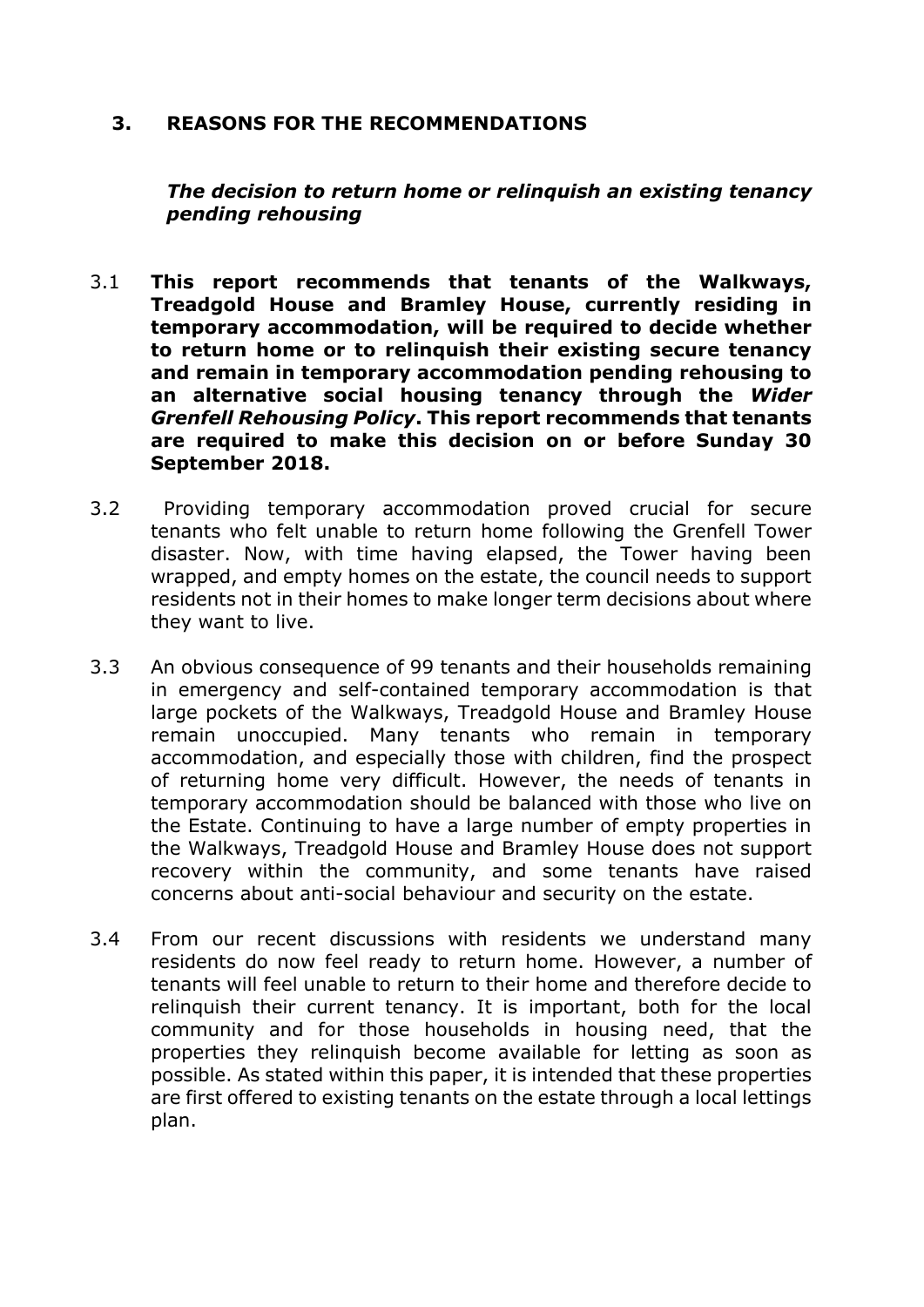- 3.5 Tenants will not be forced to return home. Tenants who do not feel able to return home will be provided with temporary accommodation until they are rehoused to an alternative social housing tenancy.
- 3.6 Tenants may apply to be rehoused under the Wider Grenfell Rehousing Policy to an alternative social housing tenancy in the borough. They can do so if they are living at home at present, decide to return home, or decide to remain in self-contained temporary accommodation. There is no deadline for applying for Wider Grenfell Priority as long as the tenant qualifies under the policy.
- 3.7 The Council is currently engaging with secure tenants in temporary accommodation, discussing on an individual basis their housing options and intentions. This engagement offers tenants the opportunity to ask an allocated housing advisor questions about the future of and investment in the estate, and to explore what the rehousing process might mean for them. The engagement will also help to better determine the number of tenants who feel able to return home, and the number who do not feel able to do so and who will be required to relinquish their tenancy and remain in suitable temporary accommodation pending their rehousing to a social housing tenancy. Published information intended to help the tenants decide upon their housing options is provided at appendix C.

### *The determination of rent for temporary accommodation*

- 3.8 There are very significant financial implications to the Council's General Fund of a large number of tenants remaining in temporary accommodation while retaining their current tenancy. The financial implications, and the reasons why some rent charging scenarios cannot be recommended, are explored in detail in section 8.
- 3.9 Simply put, there are two scenarios that the Council cannot sustain financially. These are:
	- i. Maintain the current arrangements, through which tenants in temporary accommodation do not contribute towards the cost of that accommodation, but pay the rent and service charges for their secure tenancy. Maintaining the current arrangement will cost the General Fund in excess of £360,000 per month at current occupancy rates.

### **This is not recommended.**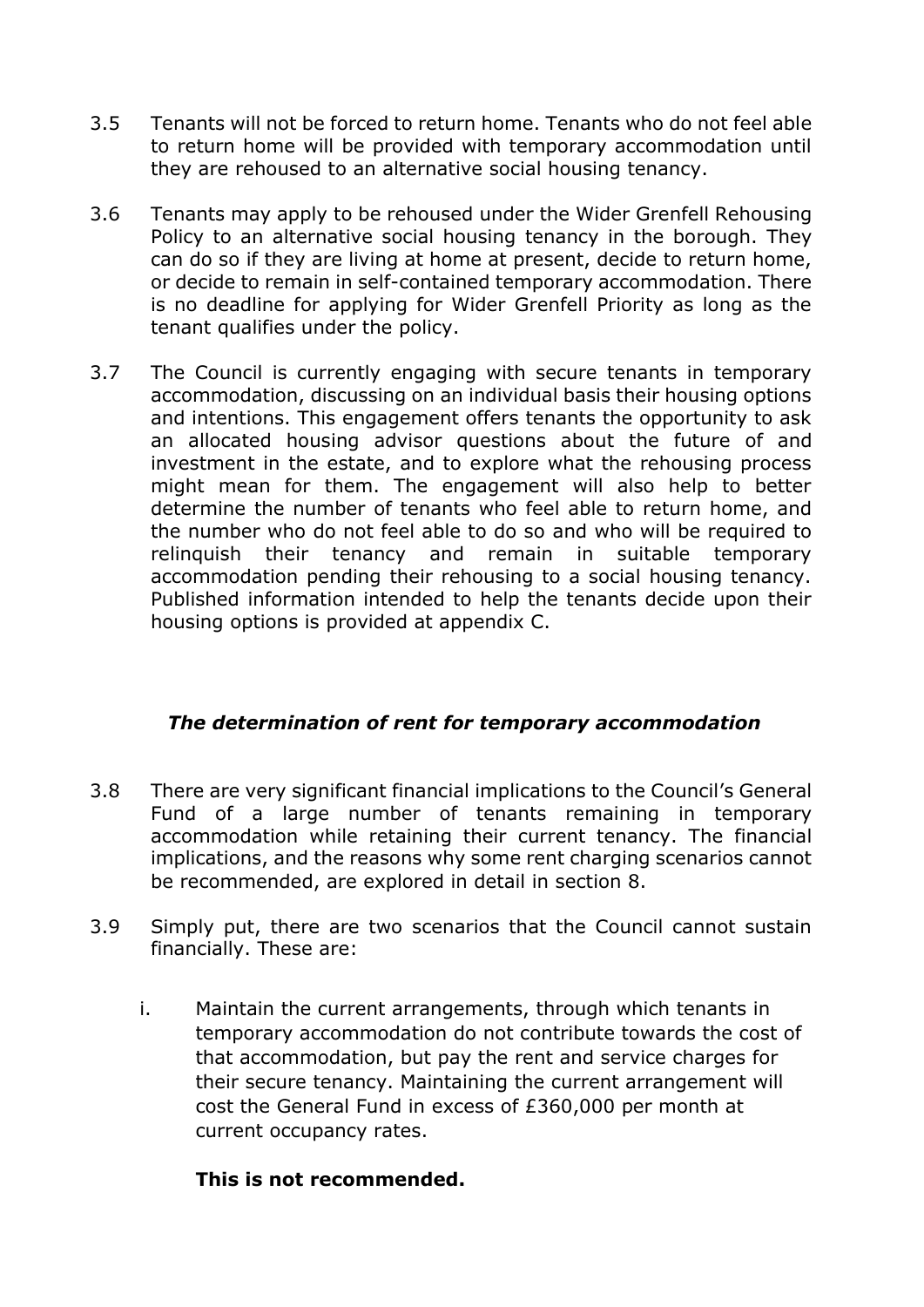ii. Set the level of rent tenants pay for their temporary accommodation at the same level of rent they paid for their existing secure tenancy. This scenario will cost the General Fund £217,000 per month at current occupancy rates, and also cost the Housing Revenue Account £60,000 per month in loss rental income until the properties relinquished by existing tenants might be let.

# **This is not recommended.**

3.10 A viable option is to set the level of rent that tenants will pay for their temporary accommodation in accordance with the *Temporary Accommodation Charging Policy.* The charging policy is provided at appendices D-1 and D-2.

Tenants who decide to remain in temporary accommodation pending rehousing, thereby relinquish their existing tenancy on or before Sunday 30 September 2018, will pay rent set by the *Temporary Accommodation Charging Policy* from Monday 1 October 2018. This rent is capped at below market rent.

# **This is the recommended option.**

- 3.11 Charging rents in accordance with the *Temporary Accommodation Charging Policy* does not, alone, resolve the financial cost of retaining a large number of Wider Grenfell residents in temporary accommodation. It will be necessary to transfer families from high cost temporary accommodation secured directly from the private rented market to standard temporary accommodation. We will make these arrangements with residents. We will give as much notice as possible and take all of a household's needs into account. This is addressed later in this report.
- 3.12 It is important to clarify the following with respect to the recommending charging policy.
	- a. Tenants who relinquish their existing tenancy *before* 30 September 2018 will not be required to pay rent for their temporary accommodation before 1 October 2018. In other words, they will not pay rent and associated costs for their existing tenancy once they have ended that tenancy, nor will they have to pay rent for their temporary accommodation before 1 October.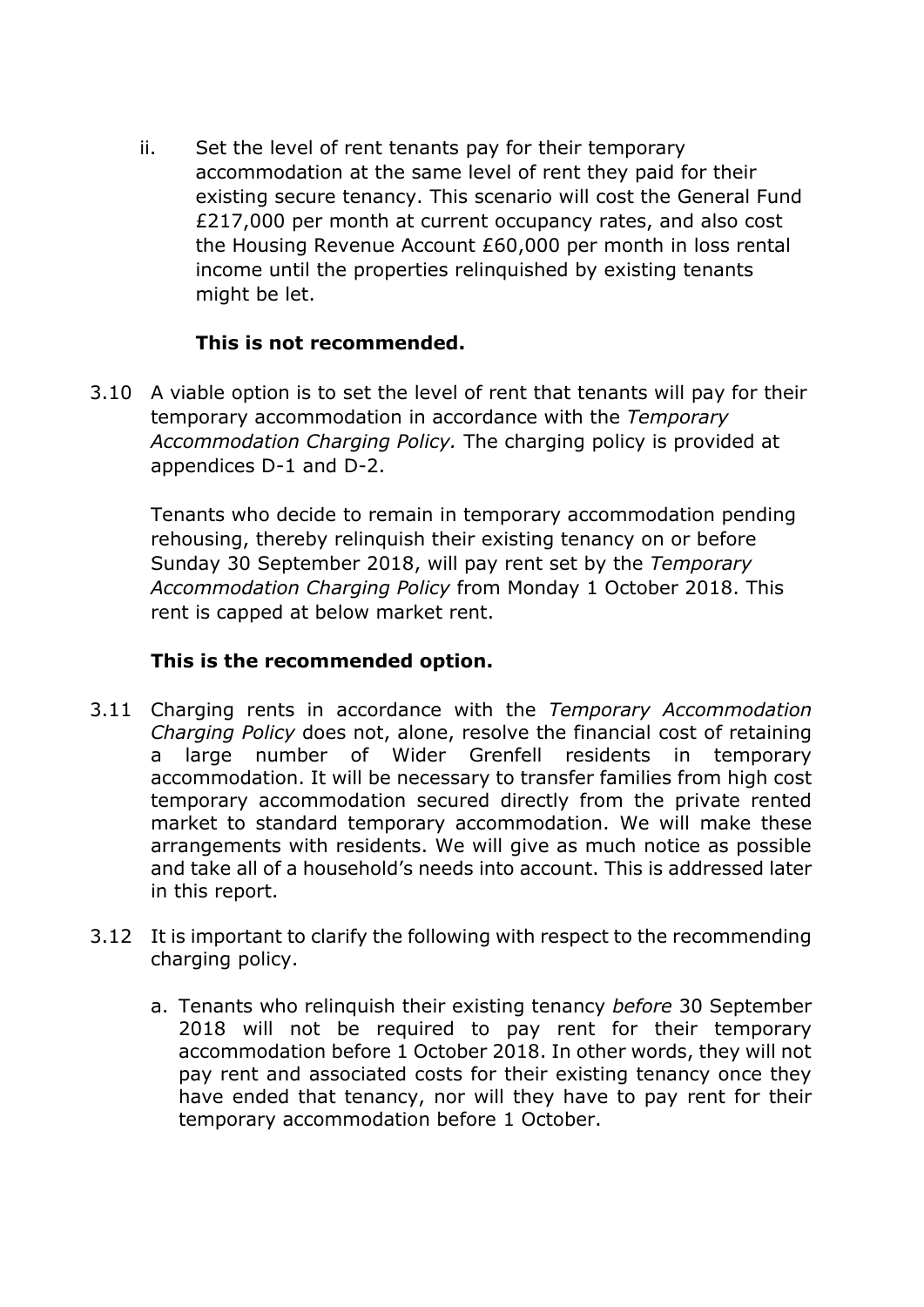- b. Tenants in temporary accommodation will not be required to pay market rent for that accommodation. The rent they pay is set by the *Temporary Accommodation Charging Policy*. The Council covers the difference between what the tenant pays and the actual cost of leasing the property.
- c. If the tenant currently pays the whole or part of the rent for their council tenancy (they do not receive Housing Benefit or similar, or Housing Benefit only covers part of the rent) it is likely that the tenant will have to pay more for their temporary accommodation than they do for their current council tenancy.
- d. Where a shortfall occurs as a result of the Overall Benefit Cap, between any Housing Benefit received by the resident and the rent they have to pay, that shortfall could be covered by the Council's Discretionary Housing Payment (DHP) fund. This is a finite pot of funding from central Government. Affected residents will be supported to apply for DHP, and we are working now to identify who may be affected.

# *The type of temporary accommodation to be offered*

- 3.13 The financial analysis provided in this report demonstrates the potential cost to the Council of retaining a portfolio of existing properties leased directly from the private sector market. These properties were leased over a short space of time to give residents the opportunity to leave hotels. They were leased in order to provide in borough interim accommodation to tenants who did not feel able to return home. For residents who now wish not to return home and be permanently rehoused elsewhere, there is a clear financial imperative to transfer tenants from the directly leased private sector properties to standard temporary accommodation secured through the Council's Temporary Accommodation Procurement Strategy.
- 3.14 The Council faces a very real challenge securing sufficient suitable standard temporary accommodation for the potential numbers of tenants and their families who might need to be transferred. **This report recommends, therefore, that a balance will need to be sought, whereby the tenants are transferred from private sector accommodation to standard temporary accommodation where the opportunities to do so arise**.
- 3.15 The Council ensures that standard temporary accommodation provided to residents is of a high standard. All properties are rigorously inspected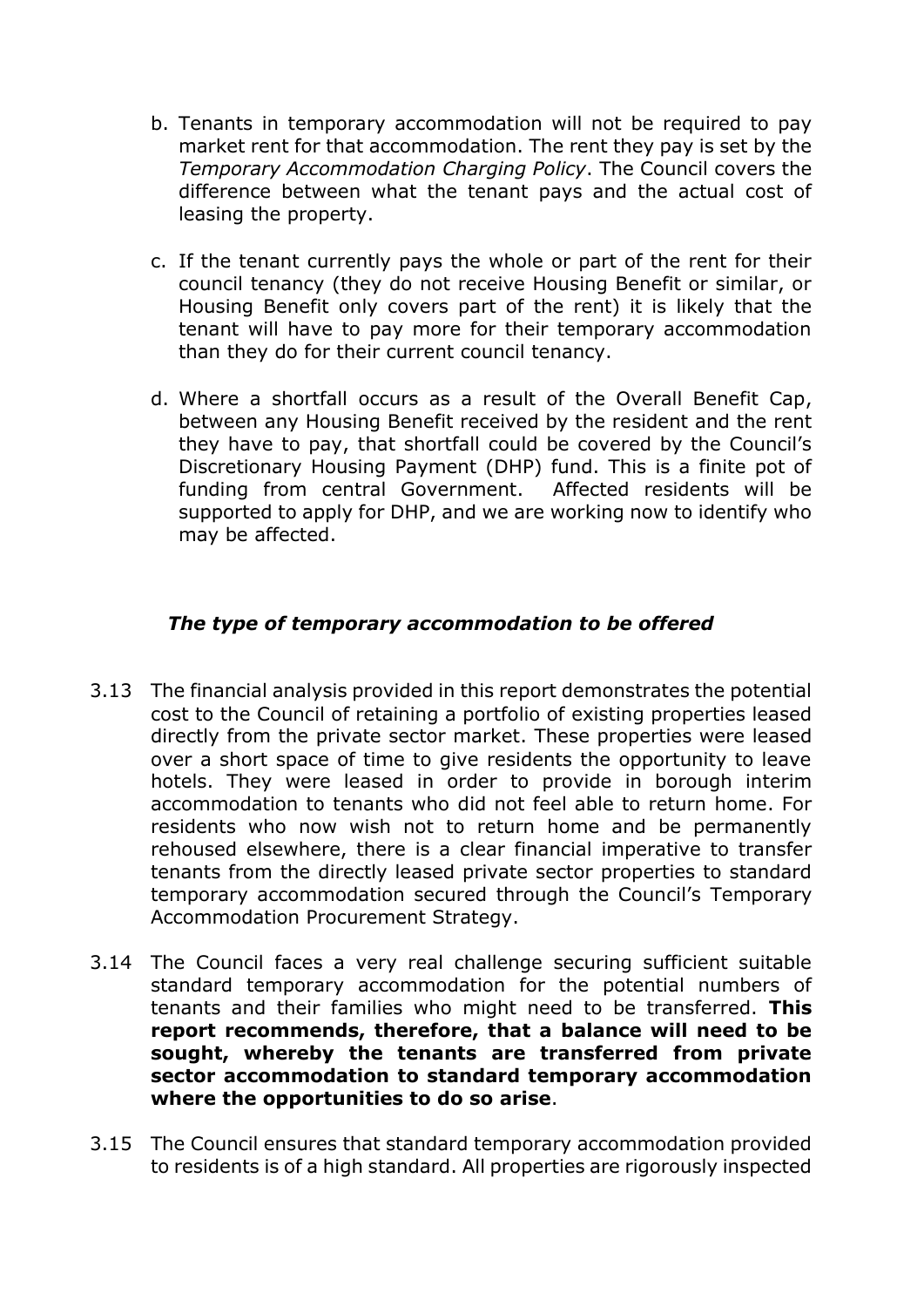and must be compliant with the Health, Housing and Safety Rating System. This system looks at a number of things including fire risk, damp and water supply to ensure a home is healthy and safe to live in. The Council also ensures that repairs are completed quickly and effectively by the property agent or provider. All providers must meet the Council's high compliance standards.

- 3.16 A comprehensive needs assessment (`suitability assessment') of a family's needs is completed before any offer of temporary accommodation. Working in accordance with its *Criteria For The Placement Of Applicants Into Temporary Accommodation In Compliance With The 1996 Housing Act Part VII* the Council works hard to ensure each and every offer is suitable, and this includes location.
- 3.17 Tenants can seek a review of an offer of temporary accommodation if they do not feel it is suitable, and further, the tenant can also ask the Grenfell Independent Adjudicator to review the suitability of the offer. The Independent Adjudicator's decision is binding upon the Council.

### *Continuing care and support*

3.18 Tenants will continue to be able to access the care and support they want and need, whether they choose to return home or decide to remain in temporary accommodation pending rehousing. The Council is entirely committed to ensuring that tenants and their families will be able to receive the information, support, advice and links to the local community that they need and have continue to have access to agencies who are experts in trauma, grief and mental health.

#### **4. THE LANCASTER WEST ESTATE – A LOCAL LETTINGS PLAN, AND A REPAIRS AND MAINTENANCE SERVICE**

#### *A Local lettings plan*

- 4.1 The Wider Grenfell Rehousing Policy provides tenants of the Walkways, Treadgold House and Bramley House with the opportunity to transfer to an alternative social housing tenancy if they wish to move away from the Lancaster West area permanently.
- 4.2 A local lettings plan is a way to ensure that empty homes on the Lancaster West estate, are made available first to existing tenants on the estate who need more suitable housing, e.g. because of overcrowding.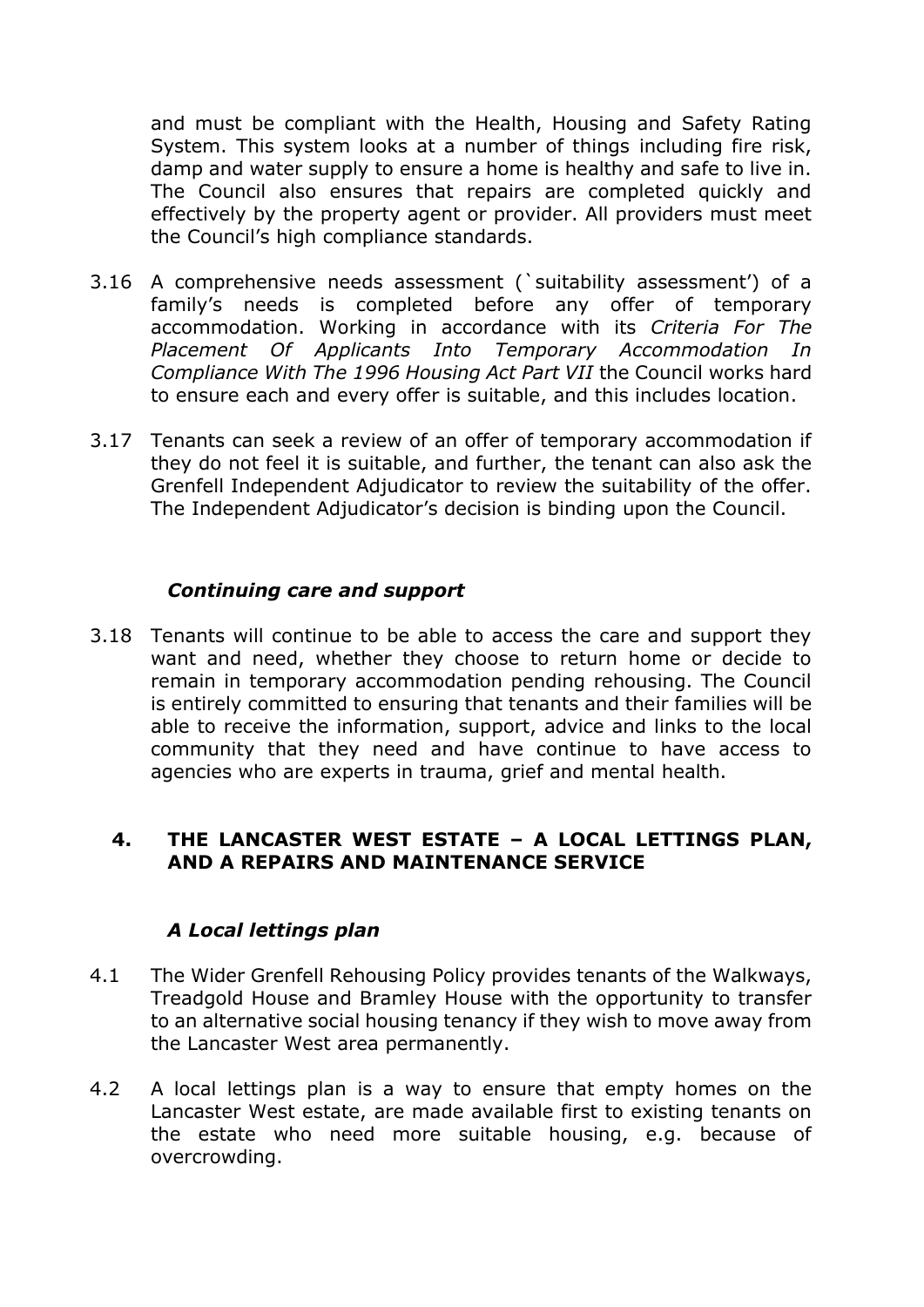- 4.3 A local lettings plan will be developed and designed in full consultation with the residents, to address as far as possible housing need on the Lancaster West Estate.
- 4.4 The council will consult on a local lettings plan over the coming months. Our intention is for the plan to be decided by the council's Leadership team in October 2018. This will allow recently relinquished tenancies to be advertised quickly. Until this point, vacancies arising on the estate will not be advertised to the wider housing register via the home connections website.

### *Lancaster West Estate – repairs and maintenance service*

- 4.5 The significant repairs backlog for Council properties on the Lancaster West Estate, the mistrust of current repairs providers, and the neglect of maintenance going back many years is a concern shared by tenants and the Council.
- 4.6 Feedback at the Lancaster West Residents' Association meeting on 8 May 2018 revealed the following.
	- Delays of call centre picking telephone calls from residents
	- Poor communication and quality of customer service
	- Significant delays with delivery of repairs
	- Poor quality of repairs, and high number of recalls
	- Issues with diagnosing of repairs from the call centre
	- Incomplete jobs
	- Overuse of sub-contractors
- 4.7 Feedback from officers within the Lancaster West Neighbourhood Office reveals the following.
	- Delays with allocation of works with planners
	- Delays with receiving quotations from sub-contractors
	- Subcontractor lack of local knowledge of the Lancaster West Estate
	- No knowledge of the actual cost of works
	- Inability to demonstrate Value for Money
- 4.8 As a result of these shared concerns, the Council has launched a locally managed repairs team utilising a directly employed team. Creating a dedicated repairs team is seen as a crucial stepping stone to establish trust and improve the quality of homes residents live in. The dedicated team provides a range of repairs and maintenance services for the residents of Lancaster West Estate. It will do responsive repairs,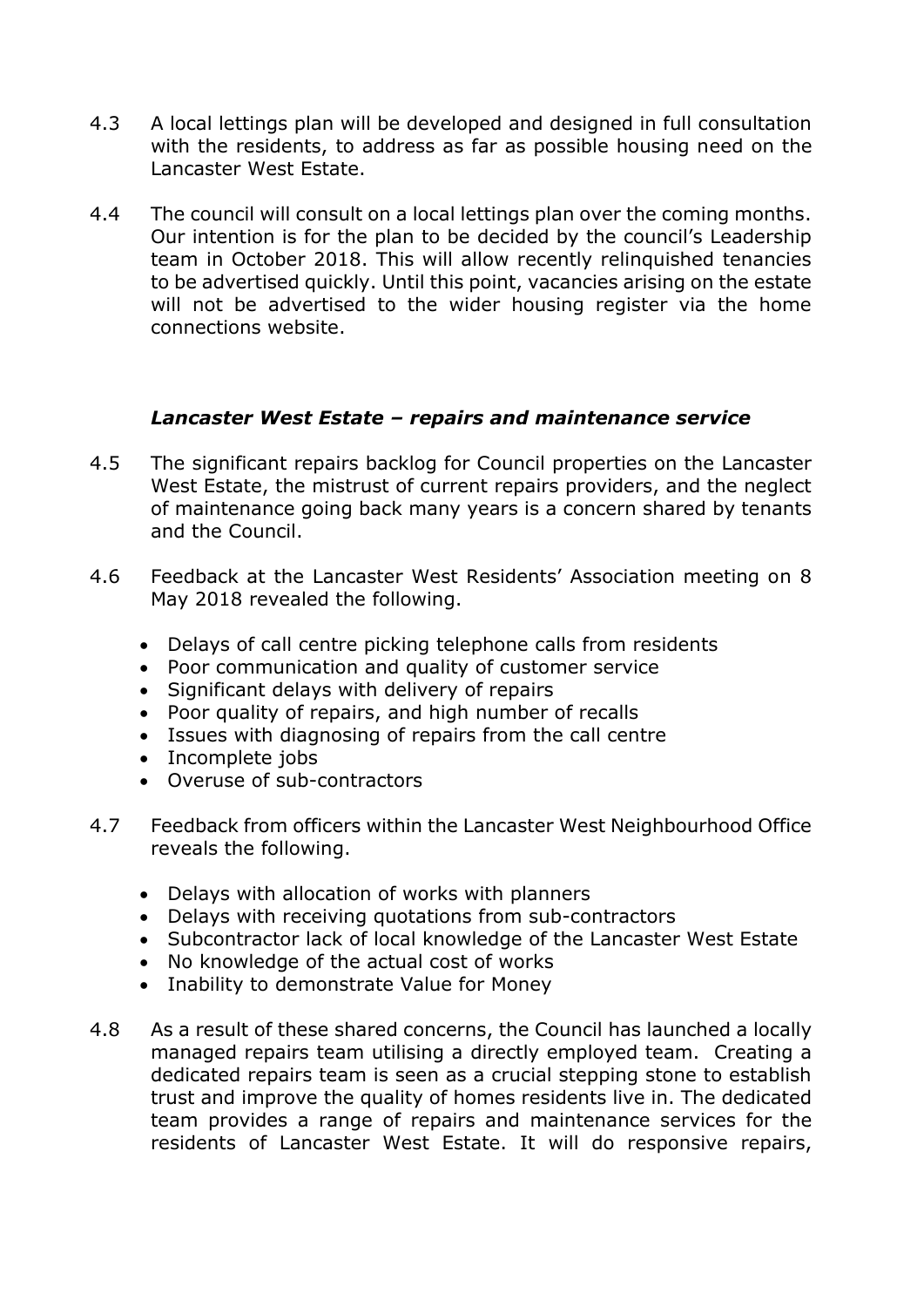including carrying out of void works and some caretaking and handyperson services for residents.

- 4.9 A local Lancaster West Repairs Team will undertake a home health check for any resident who would like one, deliver and improved service moving forward and tackle substantial repairs backlog left over from the previous management. It aims to clear this back-log in a six month period from 1st July 2018.
- 4.10 The team will have well-trained operatives and a dedicated workforce, based in a depot site identified in the undercroft of Clarendon walk which will provide a physical presence on a side of the estate that some feel is neglected and ignored.

# **5. CONSULTATION**

- 5.1 Feedback from tenants, their advocates, local advice agencies and Notting Dale ward Councillors has proven vital in reaching these recommendations. This report will be brought to the Grenfell Recovery Scrutiny Committee on 24 July 2018. Ward Councillors will be provided with the draft report and recommendations in advance.
- 5.2 The Housing Department has engaged (and will continue to engage) with tenants in temporary accommodation, to discuss their options in light of these recommendations and the final decision of the Leadership Team, to support tenants in reaching a decision, and to help them pursue their chosen option.
- 5.3 The local lettings plan will be developed in full consultation with tenants, with the Lancaster West Residents' Association and with the Bramley House Residents' Association.

# **6. LEGAL IMPLICATIONS**

6.1 Secure tenancies are governed by the Housing Act 1985. As long as a tenant occupies his or her home as an "only or principal home" the tenancy will remain secure. A tenant can retain security of tenure if he or she is absent from the property but case law has established that the tenant must have an "intention to return". The report recommends that secure tenants be asked make a decision to either return to their home on the estate or relinquish/ surrender their secure tenancy by 30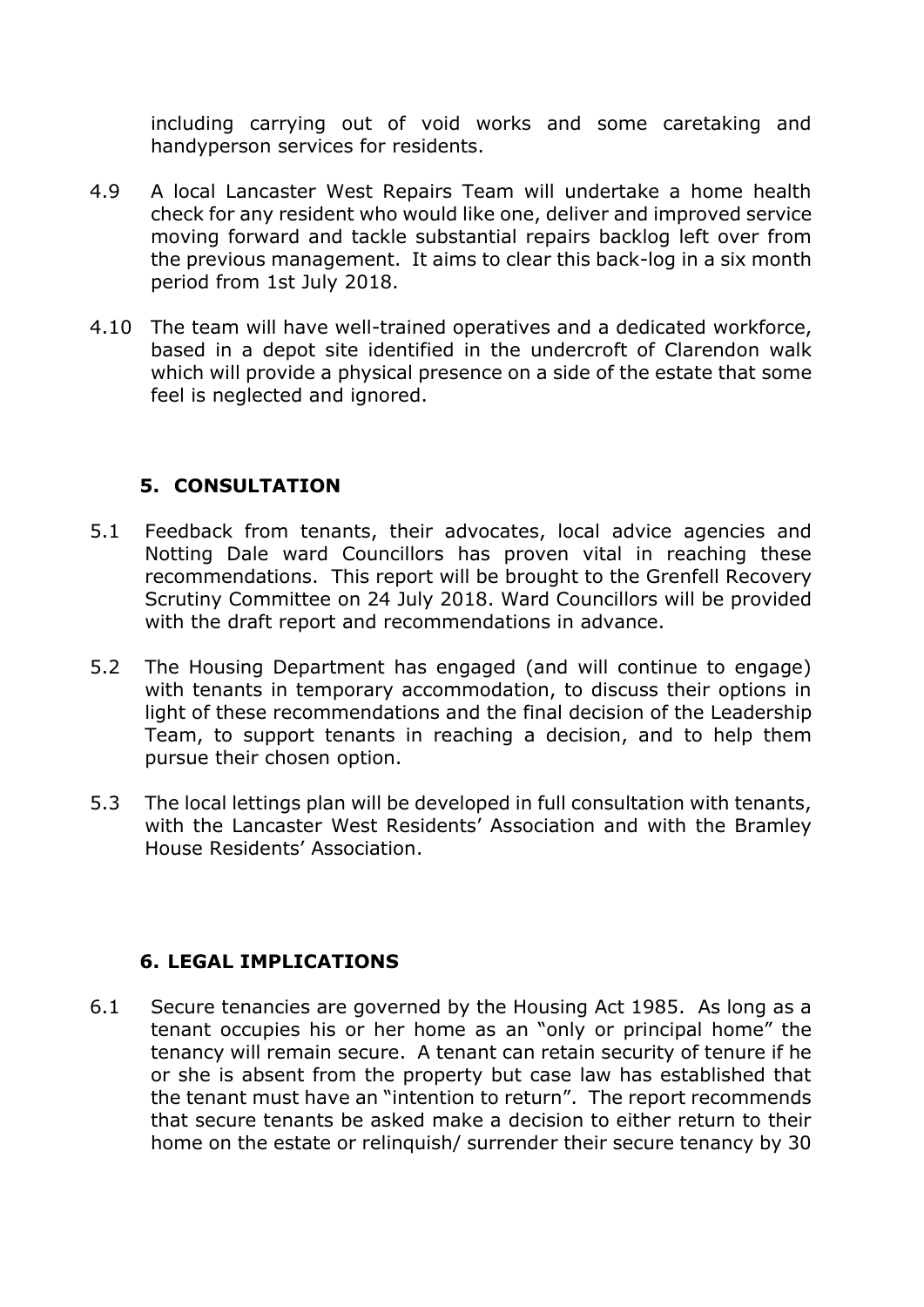September 2018. If the tenant does not return home the Council may take action to bring the tenancy to an end.

- 6.2 The reasons for the recommendation are set out in section 3 of the report. Whether a tenant decides to return home or move in temporary accommodation they will benefit from the Wider Grenfell Rehousing Policy which gives them a priority for rehousing.
- 6.3 Any secure tenants who surrender their tenancy will be provided with suitable temporary accommodation pursuant to Part VII of the Housing Act 1996 (Homelessness). They will be liable to pay the rent and associated costs in accordance with the Council's Temporary Accommodation Charging Policy. If they do not surrender their secure tenancy they may also be liable to pay the rent for that property.
- 6.4 As set out in the report a tenant has a statutory right to review the suitability of temporary accommodation offered pursuant to Section 193 of the Housing Act. In addition, the tenant can ask the Grenfell Independent Adjudicator to conduct an informal review of the suitably of the accommodation.

# **7. EQUALITIES IMPLICATIONS**

7.1 In adopting this policy, the Council will have due regard to the need to:

(a) eliminate discrimination, harassment, victimisation and any other conduct that is prohibited by or under the Equality Act 2010; (b) advance equality of opportunity between persons who share a relevant protected characteristic and persons who do not share it; (c) foster good relations between persons who share a relevant protected characteristic and persons who do not share it.

- 7.2 If tenants are required to return home or relinquish their tenancy pending rehousing, support and assistance will be made available to help them make a decision. Further, support and assistance will be available to resident who require support in exercising their choice (eg support and practical help for those deciding to return home). For example, tenants may ask for support from their key workers, healthcare professionals, and advice agencies when discussing their options with their allocated housing advisor. A range of communication methods will be made available, including face to face meetings, and translation services will be offered when requested.
- 7.3 Support will be provided to tenants who wish to return home, or wish to remain in temporary accommodation, where the property requires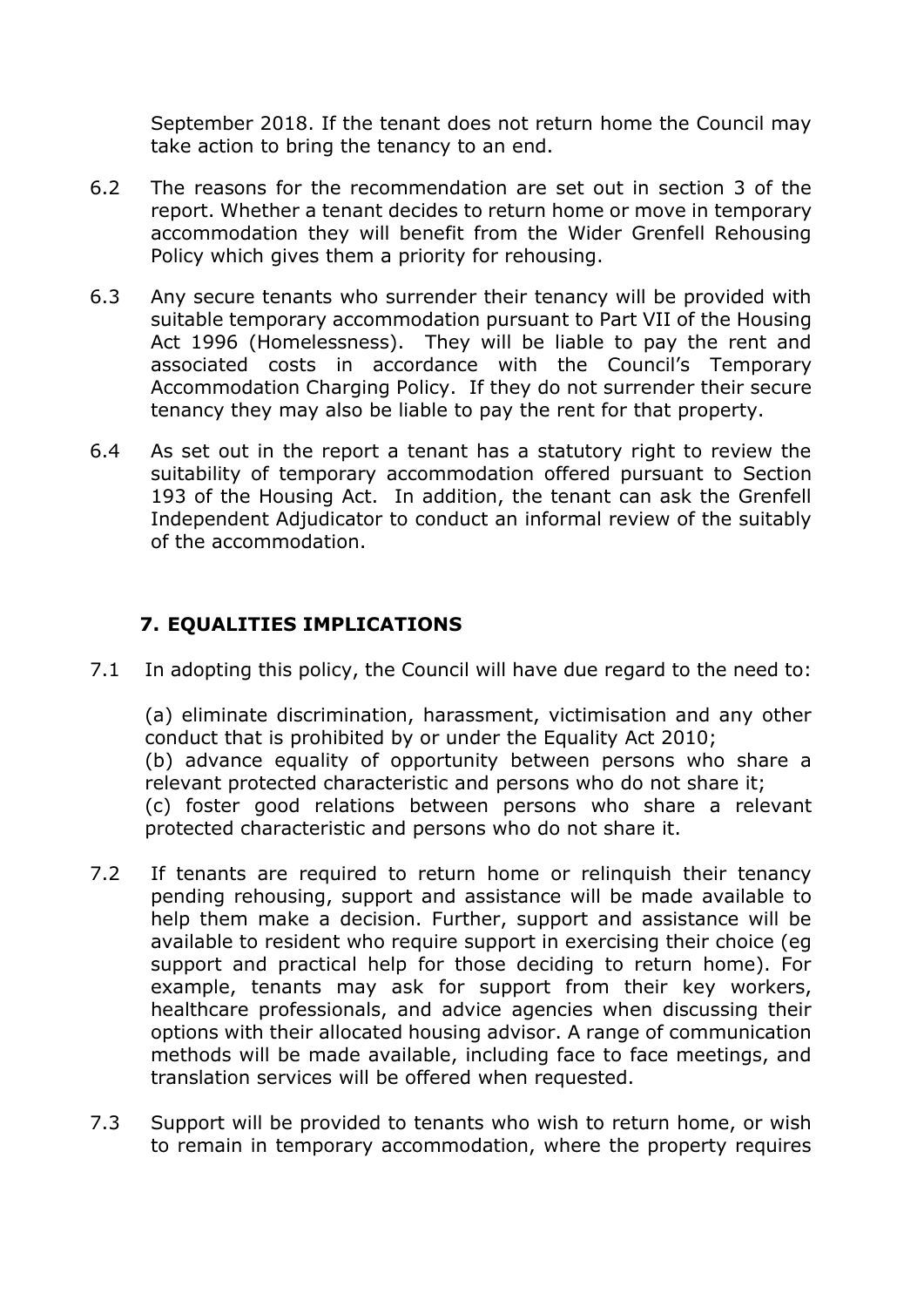adaptations or adjustments in order to make it suited to their needs. A resettlement team will assist people with their move.

- 7.4 Households are invited to find out more about future options. An open drop in session for affected residents in temporary accommodation is being held on 19 July, ahead of the decision. Therefore, tenants for whom written or electronic communication is less effective will have the chance to ask questions about these proposals, as well as being able to discuss them with their allocated housing advisor and other support agencies.
- 7.5 Issues raised in the Wider Grenfell Rehousing Policy Equalities Impact Assessment apply to this strategy. However, a separate Equalities Impact Assessment for this strategy will be undertaken.
- 7.6 The Council is committed to gathering diversity and equality monitoring information relating to tenants affected by this policy. Tenants will be asked (though not required) to provide this information when they engage with their allocated housing advisor.

## **8. FINANCIAL AND RESOURCES IMPLICATIONS**

- 8.1 The report recommends that tenants of the Walkways, Treadgold House and Bramley House in temporary accommodation are asked to decide whether to return home or rescind their tenancy by 30<sup>th</sup> September 2018. Although tenants can make that decision prior to then, there will be no additional charge for their accommodation until that date. At present the Council has not made budget provision in either the HRA or General Fund for any additional costs for accommodation for this group after the end of June 2018.
- 8.2 In order to cost this decision period, it is assumed that the existing accommodation arrangements continue until 30 September. For this three-month period, the cost of housing 99 households in a combination of Private Rented Sector (PRS) property [77 households], Registered Provider (RP) accommodation [11 households] and hotels [11 households] is estimated at  $£1.080$ m. This cost will fall to the Council's General Fund. At the same time the HRA will receive income for the unoccupied properties at the Walkways, Treadgold House and Bramley House estimated at £0.182m. The net cost to the Council is estimated as £0.899m. This is an unbudgeted, but unavoidable cost, if a reasonable decision period is to be offered. This will be an overspend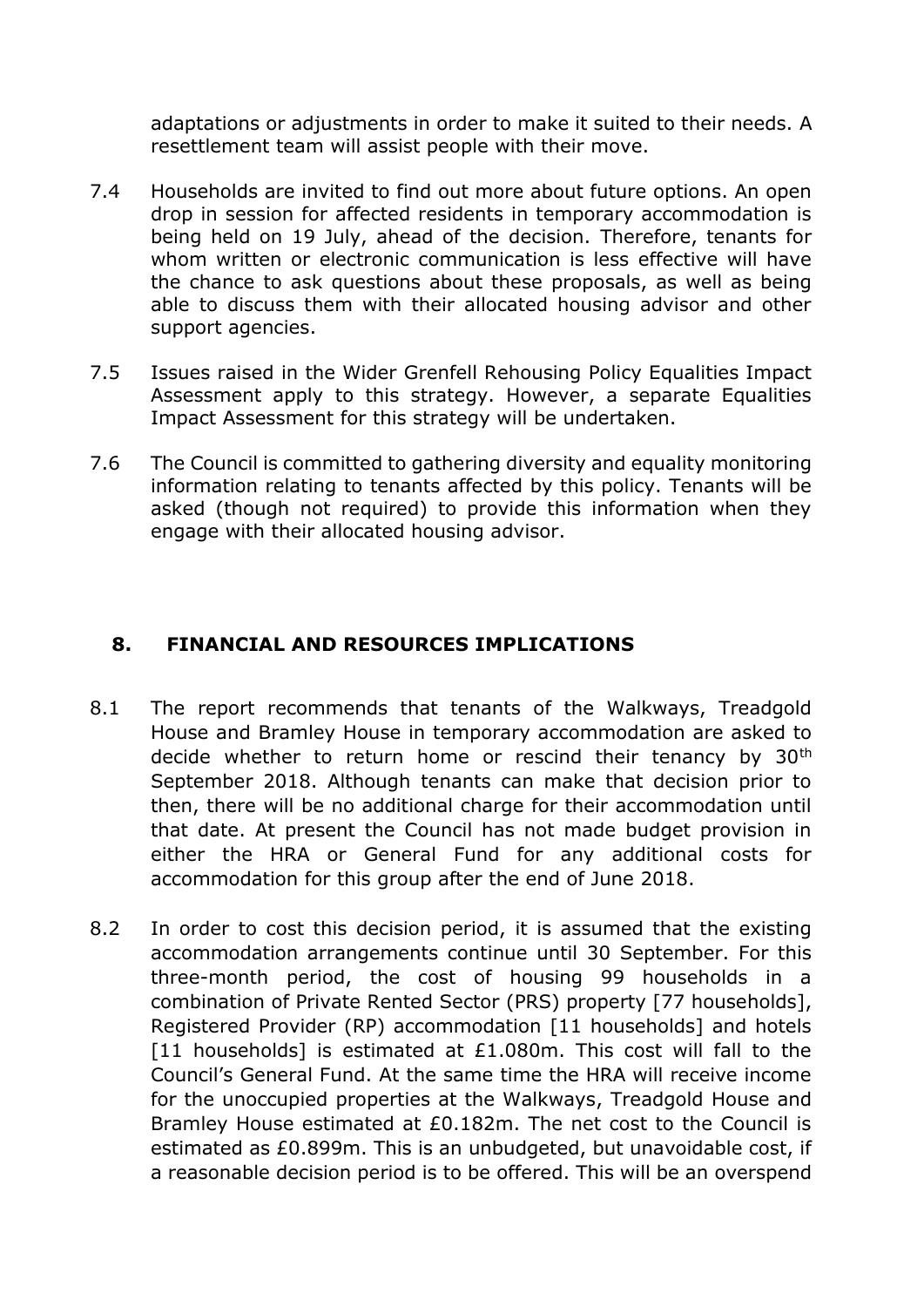in the Council's General Fund which will need to be addressed by management action.

- 8.3 The report recommends that those who wish to be rehoused but who do not feel able to return to their home in the Walkways, Treadgold House or Bramley House relinquish their existing tenancy and are charged for their temporary accommodation at standard temporary accommodation (TA) rates. The report recommends that the use of hotel accommodation is discontinued and that the Council seeks to reduce its reliance on PRS accommodation as quickly as possible by securing standard TA into which former tenants of the Walkways, Treadgold House and Bramley House will be moved.
- 8.4 The report indicates that alternative options are not financially sustainable. The following table indicates the cost for one and two years of continuing with current arrangements including the use of hotels and using all PRS accommodation for those who do not have an RP property as temporary accommodation. It is anticipated that it will take on average two years to be rehoused. It is assumed that all 99 households ask to be rehoused.

|                                    | One Year   | Two Years    |
|------------------------------------|------------|--------------|
|                                    | £          | £            |
| Current Arrangements*              | 4,322,507  | 8,645,014    |
| All PRS/RP                         | 1.464.968  | 2,929,936    |
|                                    |            |              |
| *HRA Income under this arrangement | $-728,155$ | $-1,456,311$ |

8.5 In contrast the annual cost of all standard TA would be £0.329m (or £0.658m over two years). It is highly unlikely that this quantum of standard TA could be secured by the end of September 2018. This table illustrates the costs of different proportions of PRS and standard TA: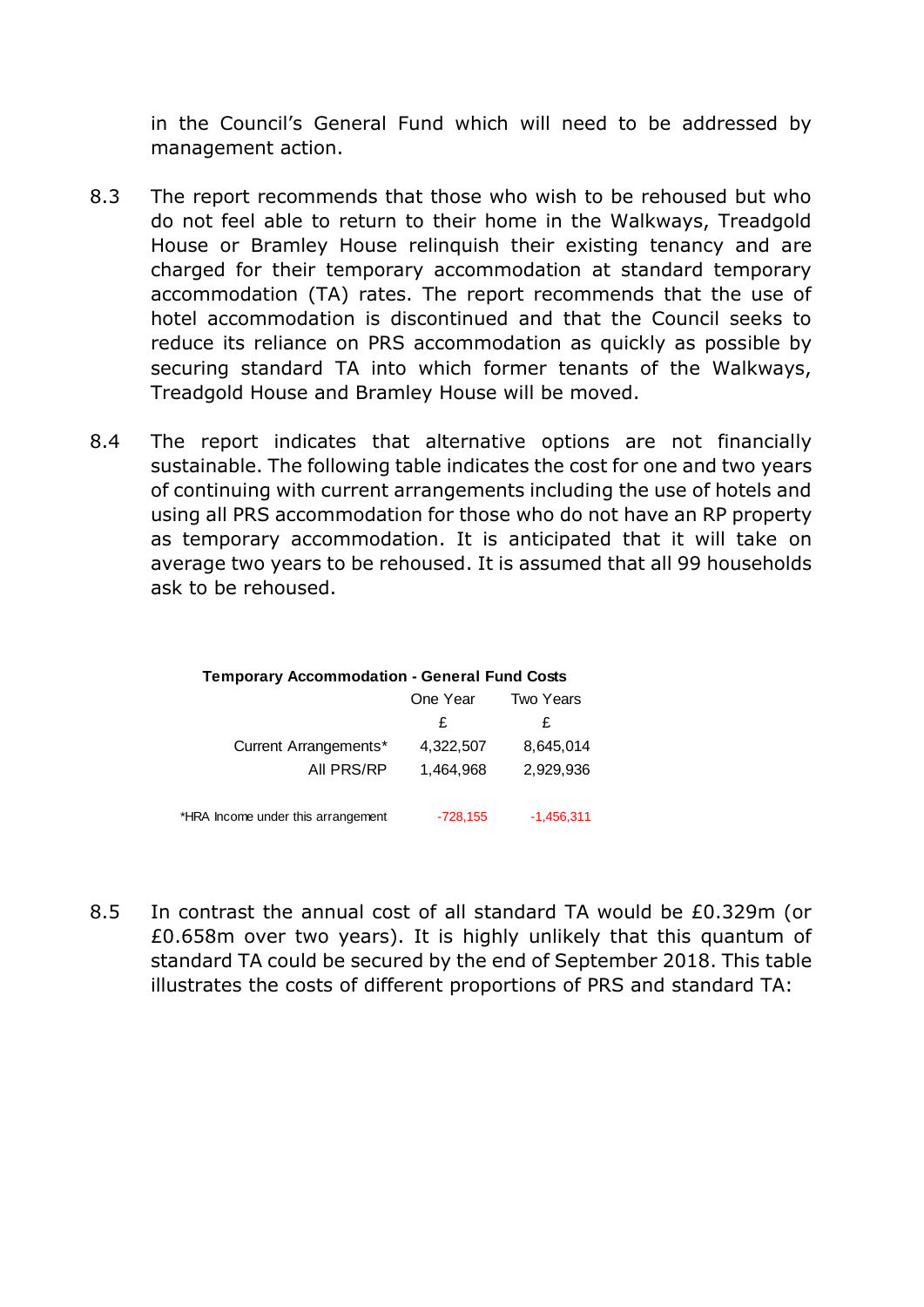| <b>Options for Temporary Accommodation</b> |                    |                    |                      |
|--------------------------------------------|--------------------|--------------------|----------------------|
| <b>PRS</b>                                 | <b>Standard TA</b> | <b>Annual Cost</b> | <b>Two Year Cost</b> |
| Proportion                                 | Proportion         |                    |                      |
| 100%                                       |                    | 1,464,968          | 2,929,936            |
| 50%                                        | 50%                | 904,099            | 1,808,197            |
|                                            | 100%               | 328,739            | 657,479              |

8.6 It is hard to anticipate how much standard temporary accommodation can be acquired or how long that acquisition will take. The following table looks at some scenarios:

| <b>Scenario</b>  | Year 1    | Year 2    | Total | <b>Assumptions</b>                                        |
|------------------|-----------|-----------|-------|-----------------------------------------------------------|
| Worst Case       | 1.464.968 | 1.464.968 |       | 2,929,936   All PRS for two years                         |
| Best Case        | 896,854   | 328.739   |       | 1,225,593 From all PRS to all STA within after six months |
| <b>IForecast</b> | 1.464.968 | 904.099   |       | 2,369,067   All PRS for one year then 50% PRS in year two |

- 8.7 The forecast scenario assumes that PRS will be used for the first year and only 50% of the accommodation can be covered by standard TA in the second year. This is fairly conservative as this is prudent given the high level of uncertainty. It also reflects the reality that leases for PRS are often for 12 months with no break clause, thus limiting the Council's flexibility.
- 8.8 As was noted earlier, the Council has no provision for additional costs in respect of temporary accommodation for former tenants of the Walkways, Treadgold House and Bramley House.
- 8.9 In the case of the HRA, when a tenant returns home, the HRA will continue to receive rent in the normal way and the Council will incur no additional costs other than those which would normally fall to the HRA as the tenant's landlord. On the other hand, if the tenant relinquishes their tenancy, the HRA will lose rent income from  $1<sup>st</sup>$  October 2018. However, the HRA will gain a vacant property that it can relet. Provided that repairs costs and void period are within the levels normally experienced for an HRA property, there will be no additional cost to the HRA. If the property is returned before 30 September, the HRA has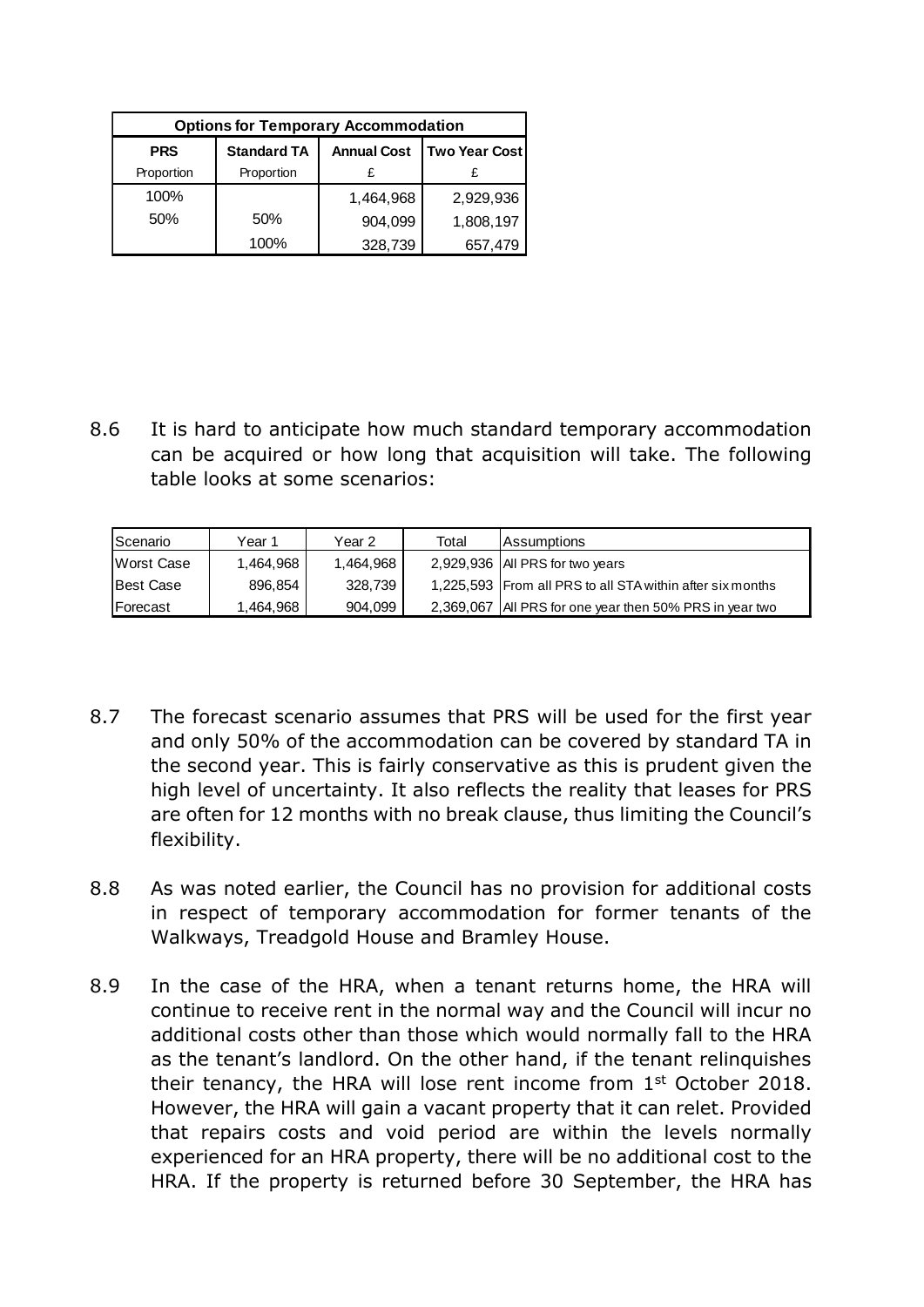additional time in which to do any works. Taking this point into account, it is assumed that the recommended approach will be financially neutral to the HRA.

8.10 For the General Fund there will be a cost in rehousing these tenants and as these tenants are in addition to those who would normally present themselves as homeless, the full cost of this group of residents needs to be considered as an additional unbudgeted cost rather than just the net cost over and above normal TA costs. The forecast of these costs is set out in this table:

| <b>IGF Cost</b> | 2018-18 | 2019-20   | 2020-21 | Total     |
|-----------------|---------|-----------|---------|-----------|
|                 |         | ~         |         |           |
| Forecast        | 732,484 | 1.184.533 | 452,049 | 2,369,067 |

- 8.11 An all standard TA solution would be more cost effective, but is unlikely to be achievable as noted already. The forecast scenario will cause the Council's General Fund considerable financial pressure that may impact on the Council's ability to deliver services at current levels. However, if it is the Council's decision as a matter of policy to offer a rehousing option to former tenants of the Walkways, Treadgold House and Bramley House, the Council is in effect deciding that this is a priority and that funding will need to be found to facilitate this. The overspend outlined for the current financial year will need to be included in the 2018-19 budget monitoring. The future year budget requirements will need to be included in the Medium Term Financial Strategy.
- 8.12 At the time the Council budgets were set, it was not assumed that the households described in this report would continue to be supported in hotels or temporary accommodation. Therefore, as stated, no provision was made in either the Grenfell Budget or the Housing General Fund budget to meet the cost of these placements. Hence the cost of the proposals in this report are currently unbudgeted.
- 8.13 Within the Housing General Fund, a significant budgetary problem is currently anticipated on the existing Temporary Accommodation budget in 2019/20. This is mainly due to increases in rent payments to landlords whilst Housing Benefit levels remain fixed.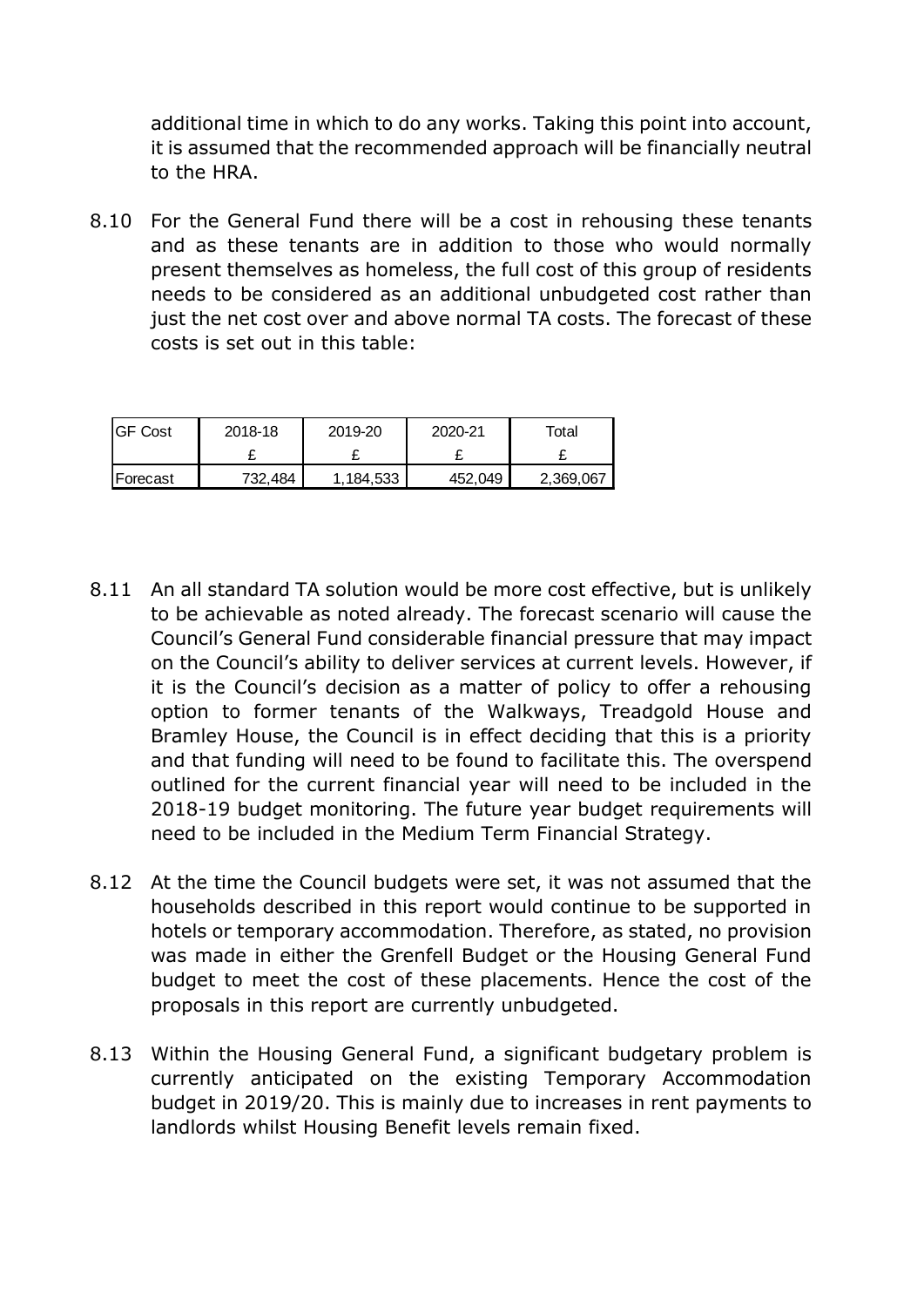- 8.14 Housing will continue to look for ways to reduce demand and avoid/control costs; however, realistically the TA budget will be a key budget pressure for the Council in future years. Supporting these additional households will increase this budget problem.
- 8.15 Overall, the considerable revenue and capital expenditure that the Council incurred in 2017-18 and continues to incur both in the current and future years in support of Grenfell has radically altered the Council's financial outlook. Its reserves have fallen to a level where any significant further reduction would take them below the amount which prudence would require it to retain. This view was endorsed by a recent review by CIPFA which concluded that the "level of ear-marked reserves are planned at a prudent level against specific commitments and foreseeable risks." This means that the Council has little scope to fund additional expenditure in this area without making savings in other areas. The cost of the proposals in this report are at the upper limit of the additional expenditure that the Council can realistically manage within its current financial plans.

### **Maxine Holdsworth Director of Housing Needs and Supply**

| Cleared by Finance (officer's initials)   FA |    |
|----------------------------------------------|----|
| Cleared by Legal (officer's initials)        | JM |

**Contact** Rob Shaw, Housing Policy

# **Background papers used in this report**

*Wider Grenfell Rehousing Policy*. A copy of this policy can be found on the Grenfell Support website at [https://grenfellsupport.org.uk/housing/.](https://grenfellsupport.org.uk/housing/)

*Temporary Accommodation Procurement Strategy 2017 to 2019*. A copy of this policy can be found on the Council's website at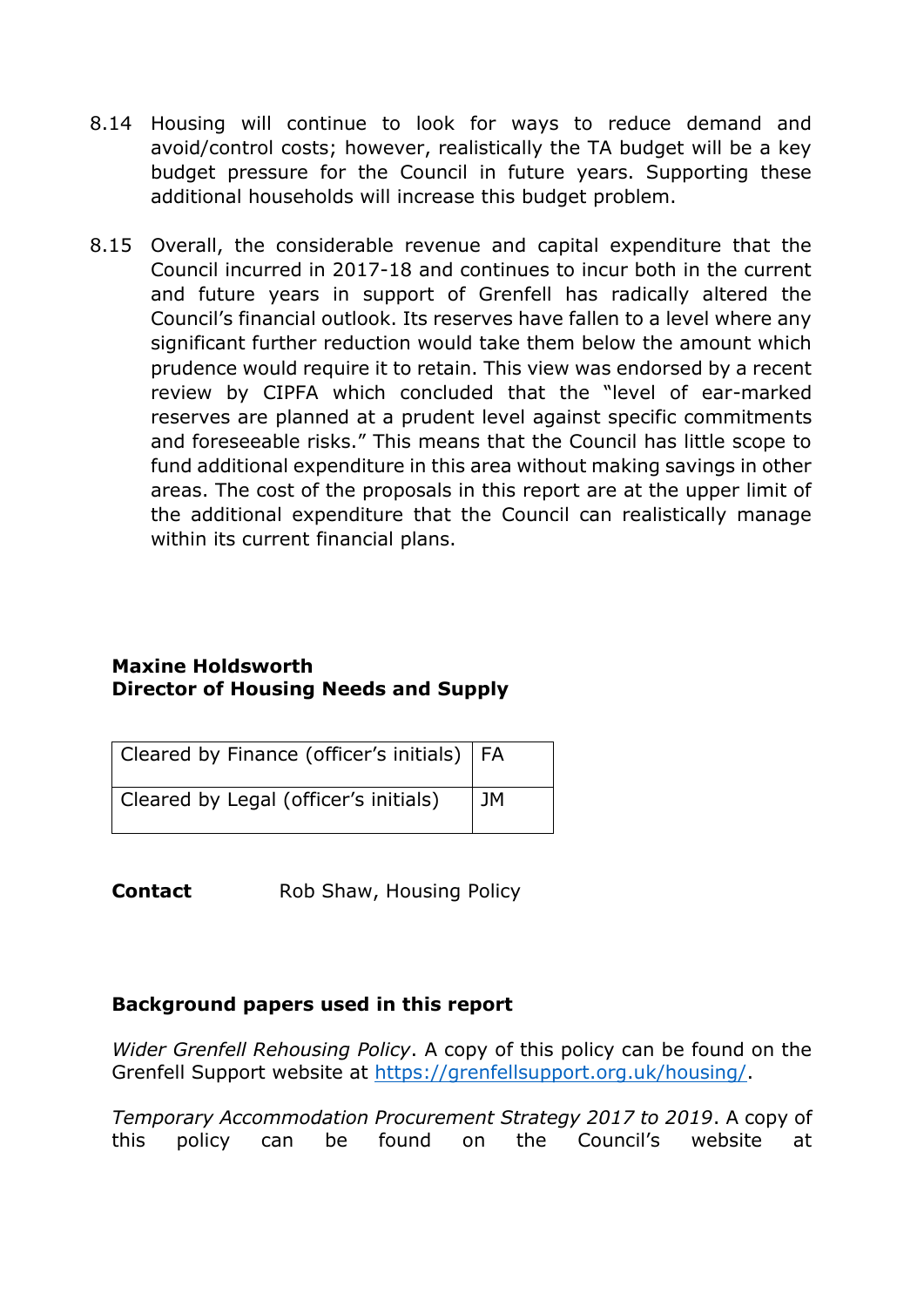[https://www.rbkc.gov.uk/housing/useful-contacts-and-info/housing](https://www.rbkc.gov.uk/housing/useful-contacts-and-info/housing-publications)[publications.](https://www.rbkc.gov.uk/housing/useful-contacts-and-info/housing-publications)

*Criteria For The Placement Of Applicants Into Temporary Accommodation In Compliance With The 1996 Housing Act Part VII (RBKC, March 2012).* A copy of this policy can be found on the Council's website at [https://www.rbkc.gov.uk/housing/useful-contacts-and-info/housing](https://www.rbkc.gov.uk/housing/useful-contacts-and-info/housing-publications)[publications.](https://www.rbkc.gov.uk/housing/useful-contacts-and-info/housing-publications)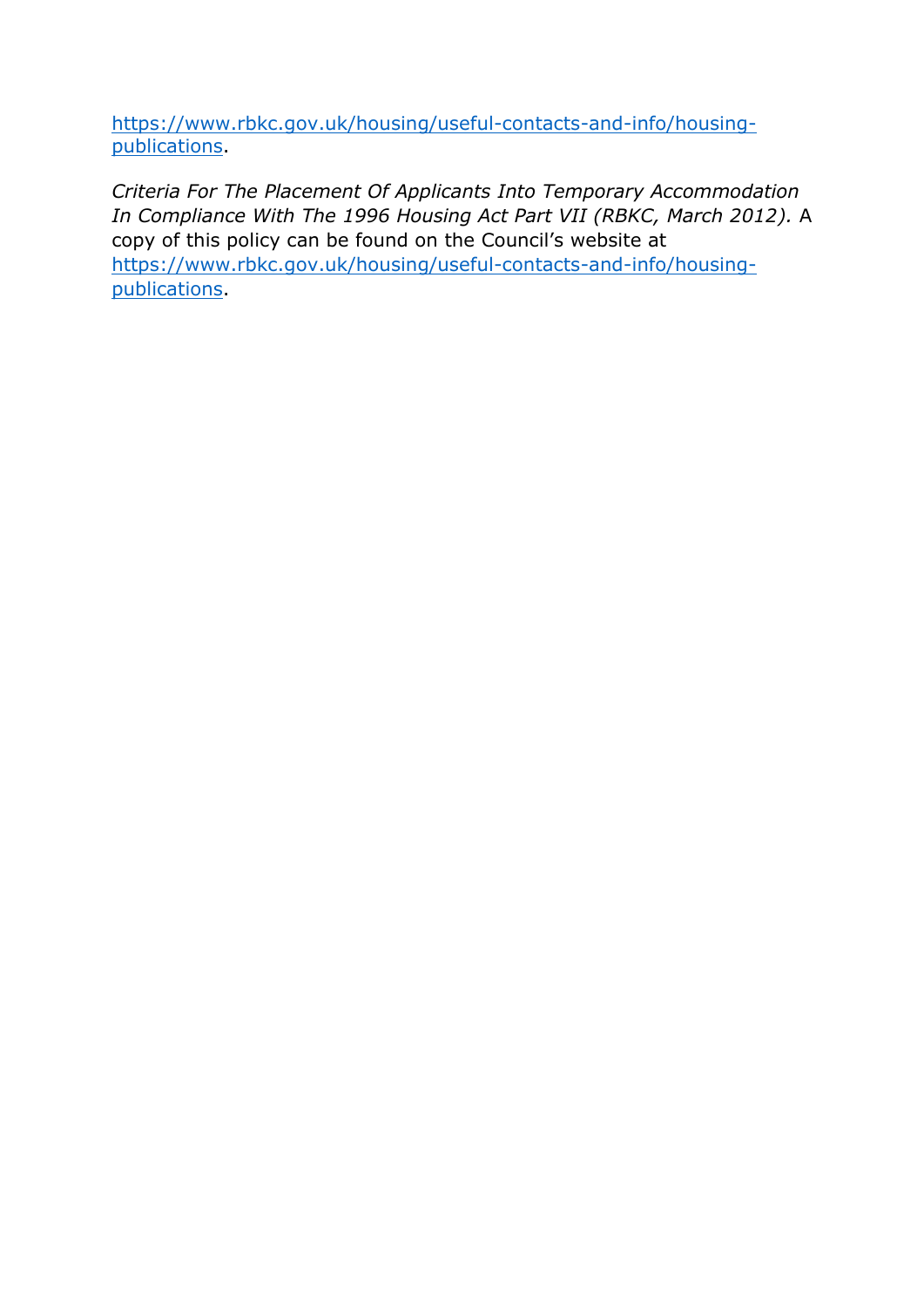### **BACKGROUND INFORMATION**

### *The decision to return home or relinquish an existing tenancy and seek rehousing, and the rent commitment to tenants living away from home*

- A.1 At the time of the Grenfell Tower tragedy, 338 Council tenants and their households resided in the Walkways, Treadgold House and Bramley House. A further 29 households occupied self-contained temporary accommodation in the same blocks, having been placed there by the Council. All of these households, a total of 367 tenants and households, are eligible to apply for rehousing through the Wider Grenfell Rehousing Policy (see key decision 05128/17/H/A February 2018).
- A.2 In response to the Grenfell Tower fire and the evacuation of the surrounding residential blocks (and subsequently to failures to hot water and heating systems and gas supplies in the Walkways), the Council placed a very large number of tenants and households in emergency accommodation. Approximately two thirds of the tenants returned home in the following weeks. By November 2017, 128 tenants and their households remained in emergency or selfcontained temporary accommodation feeling unable to return home.
- A.3 There are currently 77 households with a secure tenancy in the Walkways, Treadgold House and Bramley House placed in selfcontained accommodation procured from the private rented sector. 11 secure tenants remain in emergency housing; at least 7 of which have stated an intention to return home. A further 11 households are placed in self-contained temporary accommodation managed by Registered Providers (housing associations). 40 households have already returned home.
- A.4 On 14 November 2017, the Council made the following commitment to secure tenants of Barandon Walk, Hurstway Walk and Testerton Walk (the Walkways), Treadgold House and Bramley House living in emergency or self-contained temporary housing provided by the Council.

*From 29 January 2018 you will pay the same rent as you did in your Walkways property, whether you are in your home on the Walkways or in private rented accommodation.*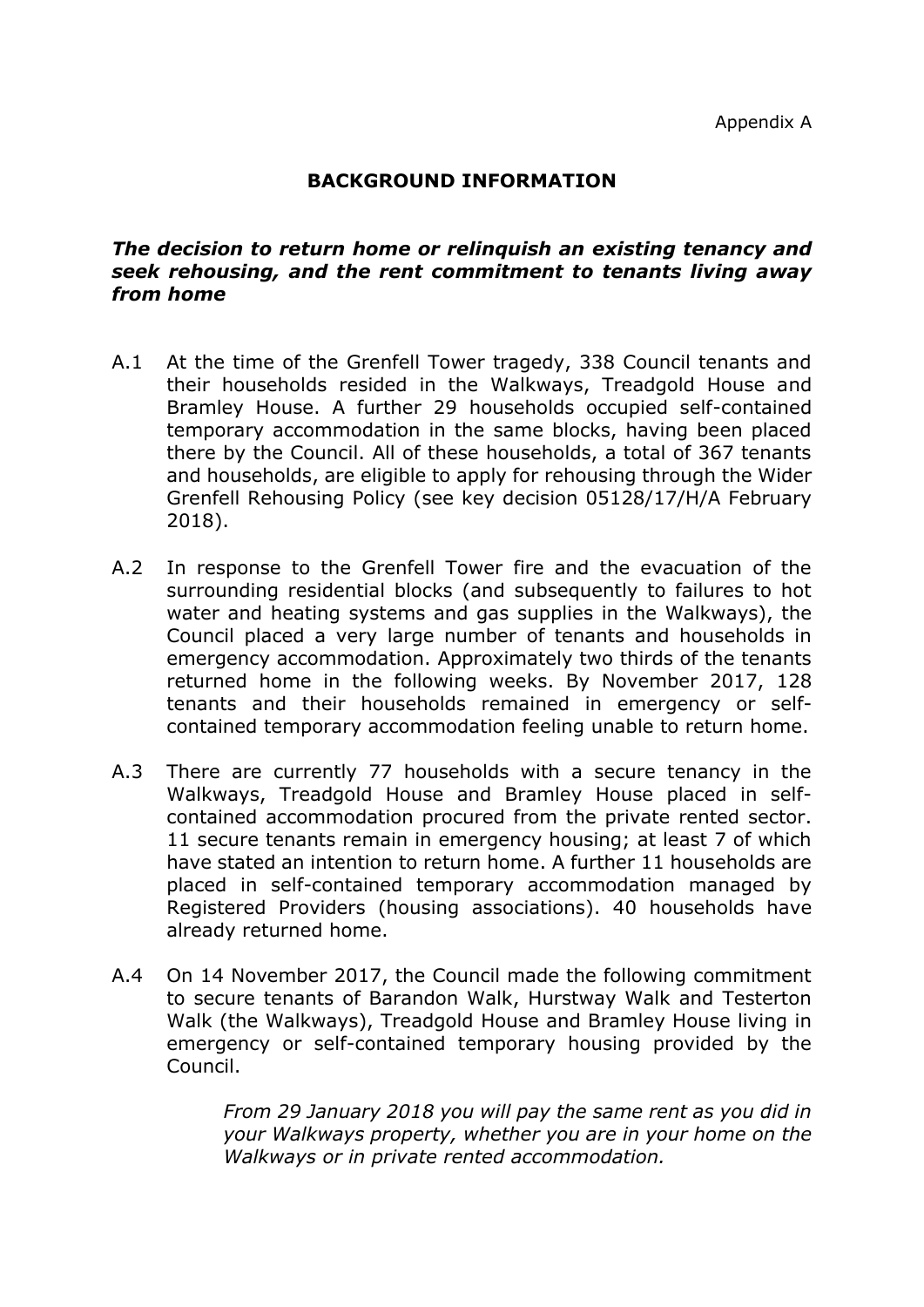*The Council will cover any difference between your Walkway rent and service charge (excluding heating and hot water) and the cost of your interim accommodation. Your council tax will also be capped at the same level as your Walkways property.* 

*This arrangement will remain the same until at least the end of June 2018.*

- A.5 The Council subsequently repeated this commitment: for example, in the documents accompanying the Walkways Rehousing Policy consultation. The decision was formalised in the key decision *Temporary Accommodation Charging Policy for Wider Grenfell Households* (05162/17/K/A) 6 February 2018.
- A.6 The Council has written to tenants living away from home to advise that the current rental arrangements will be extended to the 30 September 2018.
- A.7 The rental commitment is closely aligned with the decision that may be asked of secure tenants living away from home, to either return home or relinquish their tenancy and transfer to another home. In other words, the end of the rental commitment will correlate with the date by which tenants should decide to return or relinquish.
- A.8 The Council committed to giving tenants a period of reflection following the wrapping of Grenfell Tower before deciding whether to return home or relinquish their current tenancy pending rehousing to an alternative social housing tenancy. Such a decision is an extremely difficult one, especially for those families with children.
- A.9 The Council expected Grenfell Tower to be wrapped by mid-February when it published the 30 June rent commitment. It was anticipated, therefore, that tenants would have four months to consider whether they felt able to remain in their current home following the wrapping of the tower (and in light of other commitments, such as consultation on investment into estate and progress on repairs). Completion of the wrapping of Grenfell Tower has been delayed several times, often at short notice, and therefore it did not prove possible to reliably predict when the wrapping would be completed. The tower was finally wrapped in June 2018. It should be noted that management of the Grenfell Tower site does not fall within the remit of the Council.
- A.10 The likely waiting time for tenants wishing to be rehoused to an alternative social housing tenancy (whether they have chosen to return home or to relinquish their tenancy and remain in temporary accommodation) differs depending the size and type of property needed. The supply of smaller properties (one and two beds) is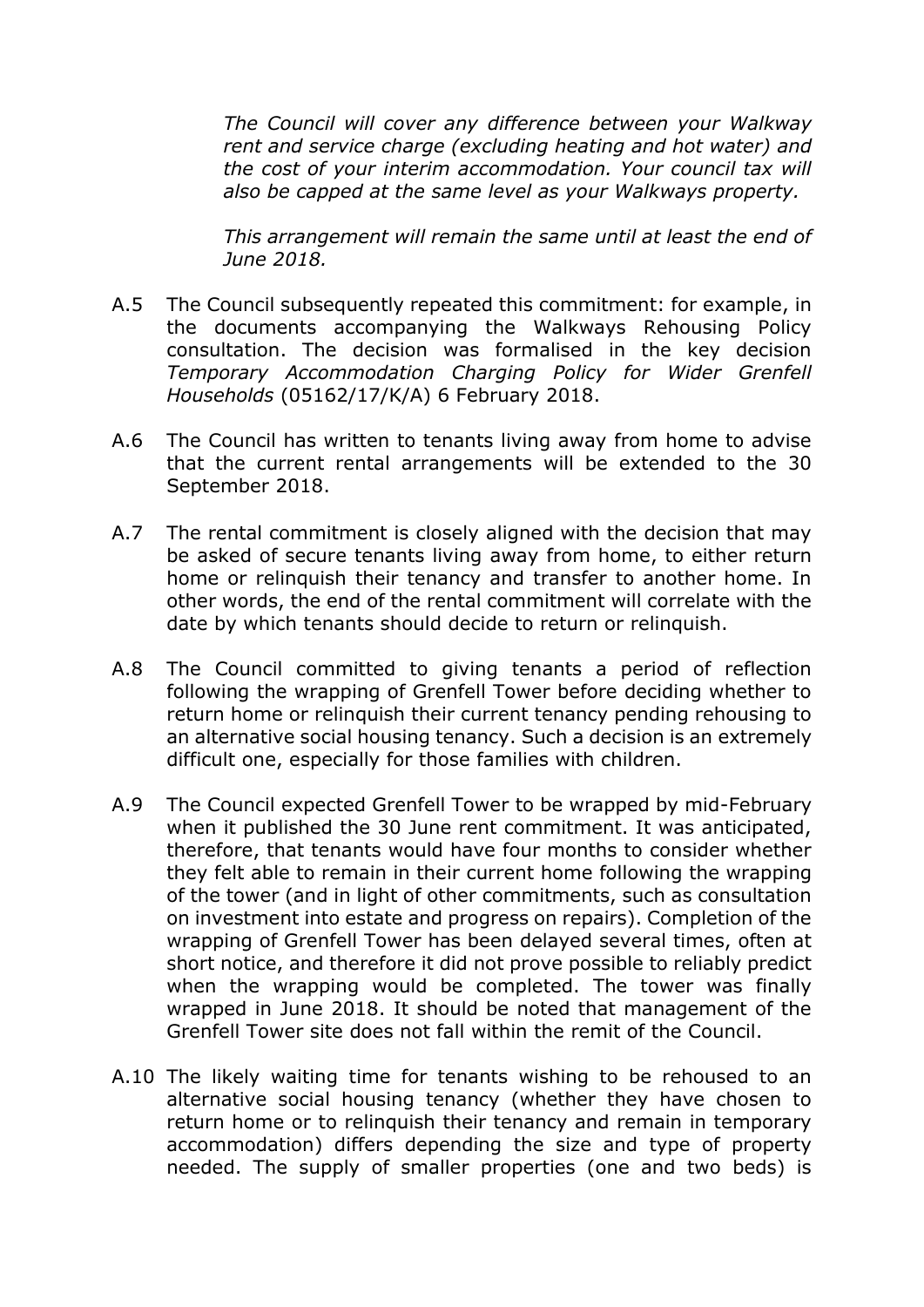greater than the supply of larger properties, and the supply of accessible properties (wheelchair accessible, level access or limited steps) is also limited compared to demand. For example, tenants who require a one bed property may find that it is possible to be rehoused within twelve months. Tenants who require a two bed property might be rehoused within less than two or three years. Tenants who need a larger property may well ordinarily wait longer than three years until they are rehoused to a new social housing tenancy. However the council will shortly make available housing surplus to the needs of Grenfell Tower and Walk former residents. This does mean a larger than usual number of new council homes will become available over the summer. Council officers are ensuring that all affected residents are aware and can express interest in these homes. Vacant accessible properties are first offered to residents assessed as requiring them.

- A.11 It is difficult to provide accurate predictions of how long a tenant may wait to be rehoused. For example, it can depend upon a tenant's priority for rehousing (the number of points they have been given) compared to other residents on the Housing Register. It can also depend upon the number of properties that become available that are suitable for a tenant. Further, it can also depend upon how flexible the tenant feels they can be when moving to a more suitable home. The more locations and types of home a tenant is willing to move to, the greater the chance that will see an available property they like advertised on Home Connections (the Council's choice-based lettings scheme for available social housing).
- A.12 At the present time 88 secure tenants and their households, living away from home, are accommodated in temporary housing secured in the private rented sector, or hotel accommodation. In other words, they are not residing in standard temporary accommodation procured and provided for households who present to the Council as homeless. In essence, the Council was required to procure properties from the private rented sector (leased by the Council, not directly by the tenants) in order to meet the demand for local interim housing as a result of the Grenfell Tower tragedy given that there was insufficient supply of local standard temporary accommodation. While standard temporary accommodation procured by the Council is of a high quality (the Council has in place rigorous health and safety compliance processes), the cost of accommodation directly procured in the private rented sector is considerably greater.
- A.13 In order to determine the suitability of temporary accommodation offered to residents, the Council undertakes a comprehensive needs assessment of each household, in accordance with *Criteria For The Placement Of Applicants Into Temporary Accommodation In Compliance With The 1996 Housing Act Part VII, March 2012*.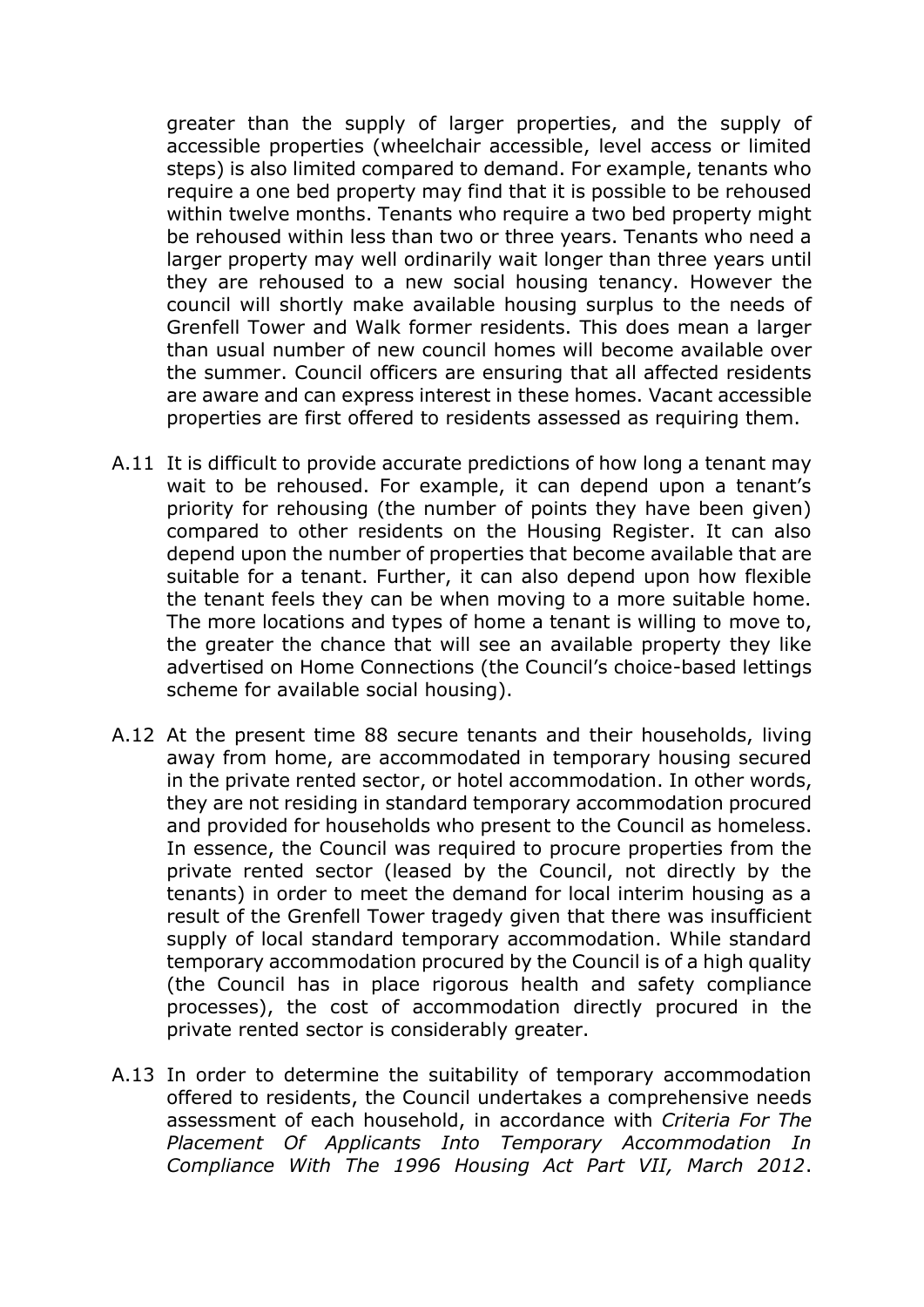Therefore, the Council takes into account a variety of factors that might affect members of the household including medical and healthcare needs, employment, training and schooling, the receipt of statutory services, and the role played by support networks.

- A.14 Having undertaken suitability assessments for all the tenants and their households placed in temporary accommodation procured from the private rented sector, it is clear that the majority of families will require temporary accommodation within or close to Kensington and Chelsea.
- A.15 It would be the Council's preference, its active choice, to offer selfcontained temporary accommodation that is within or close to the Borough to each resident, single or otherwise. All London local authorities are finding it increasingly difficult to procure selfcontained temporary accommodation and it is a particular challenge to Kensington and Chelsea to secure self-contained temporary accommodation in or close to the Borough. In spite of offering higher rates to established agents and landlords, this challenge has become harder and harder. This is reflected in the fact that recent procurement efforts have revealed the only available studio and one bed properties to be in Hounslow and Barnet. It is worthwhile noting that, unlike many other local authorities in London, the Council does not systematically at present use the inherently insecure `nightly let' market for temporary accommodation, into which the majority of landlords' temporary accommodation portfolios have moved.
- A.16 It is a distinct possibility that the Council may have to renew a number of private sector leases in order to ensure tenants and their households can continue to be accommodated locally, pending their rehousing to an alternative social housing tenancy. However, the Council cannot sustain the cost over the medium and long term of retaining temporary accommodation secured through the private sector market without risking cuts to important services. It is reasoned, therefore, that it will be necessary to transfer residents currently residing in temporary accommodation secured from the private sector market to suitable temporary accommodation secured through the standard temporary accommodation procurement process where the opportunities to do so arise.
- A.17 A transfer to alternative temporary accommodation, preferably standard temporary accommodation, may arise for other reasons. For example in the event that the landlord does not wish to renew the lease to the Council (over which we have no control), and if the tenant faces a longer wait to be rehoused because they require a larger, and / or more specific type of property. The majority of existing private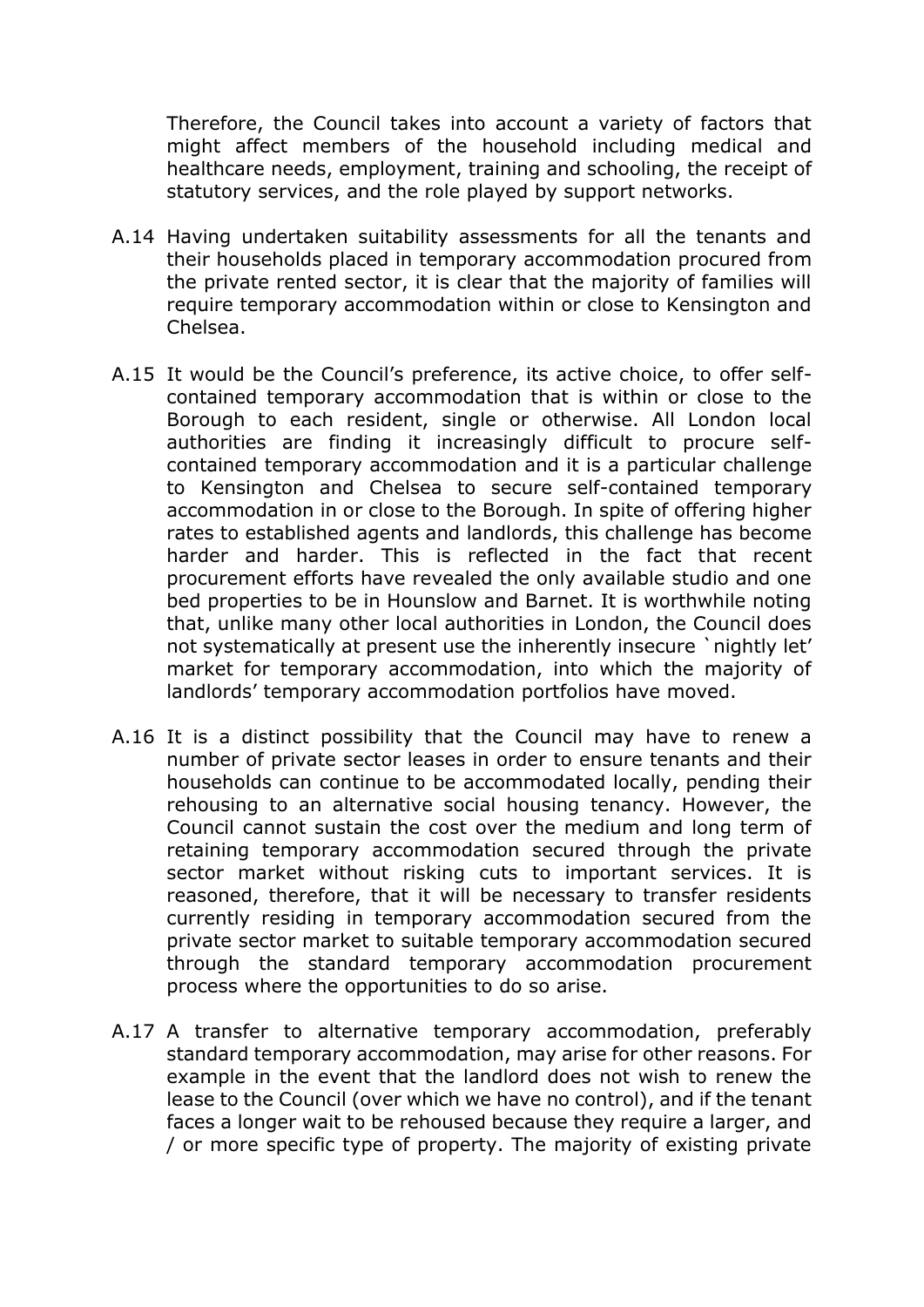sector leases acquired by the Council to accommodate residents end in October and November 2018.

- A.18 Tenants offered alternative temporary accommodation they feel is unsuitable can ask the Council to review that offer. Where an offer is an interim offer of temporary accommodation (1996 Housing Act, Part VII s.188) the tenant will be offered an informal review. Where an offer is an long term offer of temporary accommodation (1996 Housing Act, Part VII s.193) the tenant has the statutory right to review the suitability of that offer. Further, the tenant can ask the Grenfell Independent Adjudicator to review the suitability of an offer of temporary accommodation.
- A.19 At present 99 homes in the Walkways, Treadgold House and Bramley House remain unoccupied, as the tenants and their households are residing away from home. The unoccupied properties cannot be let to families in need of rehousing because their respective tenants quite correctly possess the legal right to live there while they retain the existing tenancy. It is the hope of the Council, and of local residents (expressed through informal consultation) that properties that become available in certain if not all areas of the Estate are first offered to existing tenants on the Estate through a local lettings plan. Many tenants in the wider Grenfell area have felt able and have chosen to remain at home, even if they would prefer to move to a more suitable property, for example due to overcrowding or mobility problems. It is hoped that a local lettings plan may allow some existing tenants to address their housing need while remaining within the community. The ability to let unoccupied properties to local residents supports the recommendation to ask tenants, currently living away from home, to choose whether they wish to return home or relinquish their secure tenancy in the Walkways, Treadgold House or Bramley House.
- A.20 The Lancaster West Neighbourhood Office has been holding informal discussions with local residents, and with the Lancaster West Residents' Association, on the development and principles of a local lettings plan. The Neighbourhood Office launched a `getting to know you' exercise in late June to better understand the needs of tenants on the Estate. It is anticipated that this exercise, and an improved understanding of housing need on the estate, will inform the final local lettings plan.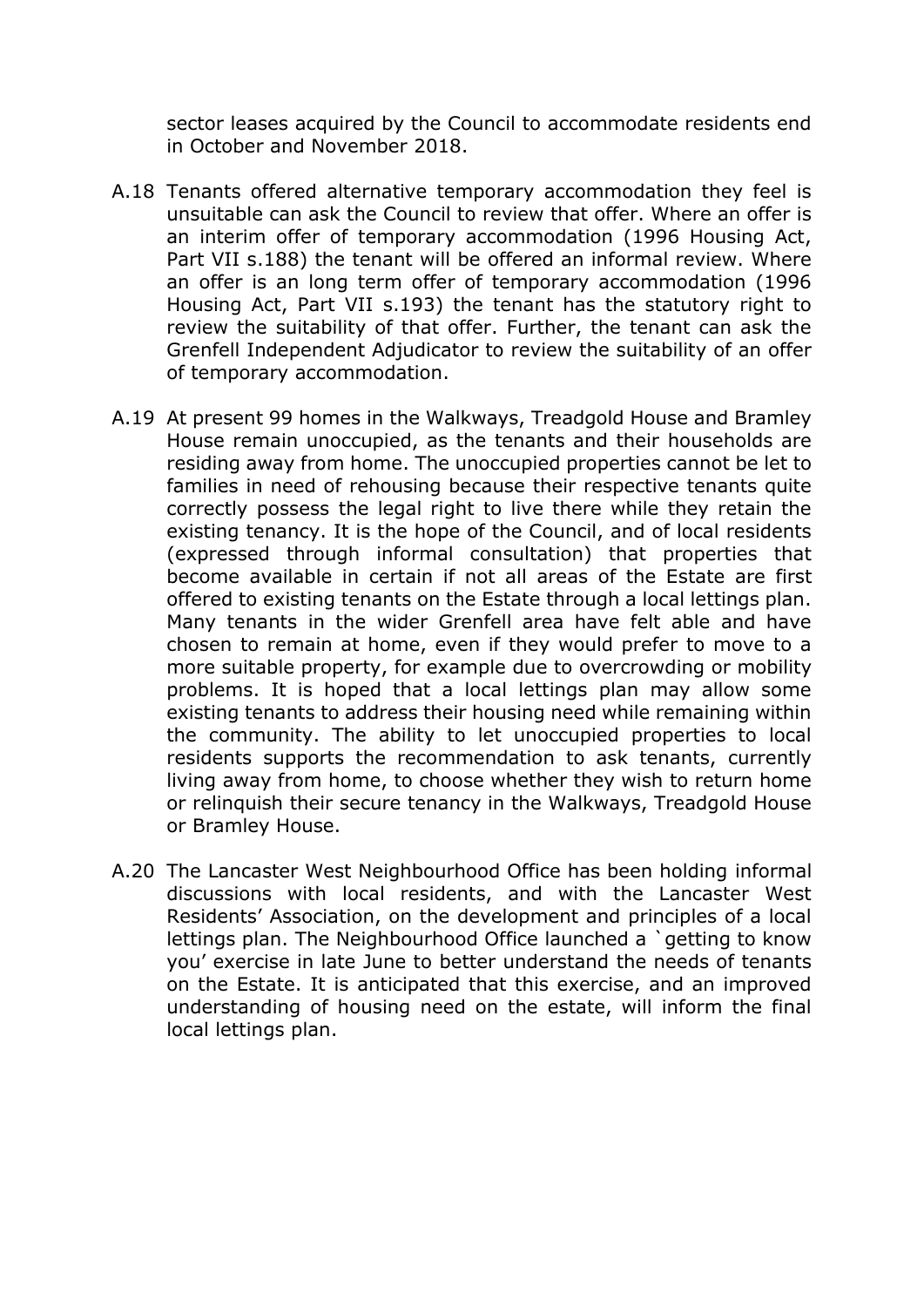### **Security of tenure**

- B.1 Tenants who relinquish their existing Council tenancy on the Walkways, Treadgold House or Bramley House will lose their security of tenure.
- B.2 Any existing tenant who is transferred to an alternative social housing tenancy while holding a lifetime tenancy must be offered a lifetime tenancy, unless the property they choose to accept is on an Affordable Rent (2011 Localism Act). Therefore, tenants who relinquish their secure tenancy before being rehoused lose this protection.
- B.3 The Wider Grenfell Rehousing Policy has addressed this issue by stating the following at section 6.1 of the Policy.

*Homes advertised and offered on the Housing Register will be from both the Council and registered providers (housing associations).* 

*The Council will let properties to tenants rehoused with Wider Grenfell Priority on lifetime secure tenancies, subject to the commencement of Part 4 of the Housing and Planning Act 2016 (implementing Schedule 7 amendments to secure tenancies) and associated regulations.*

*For registered providers, all tenancies will be let on Assured Tenancies under the Housing Act 1988.* 

*Where the tenant is rehoused by a registered provider property, the new landlord's tenancy terms will apply. However, the Council will request the registered provider to grant a tenancy of at least the same length as that held by the tenant previously.*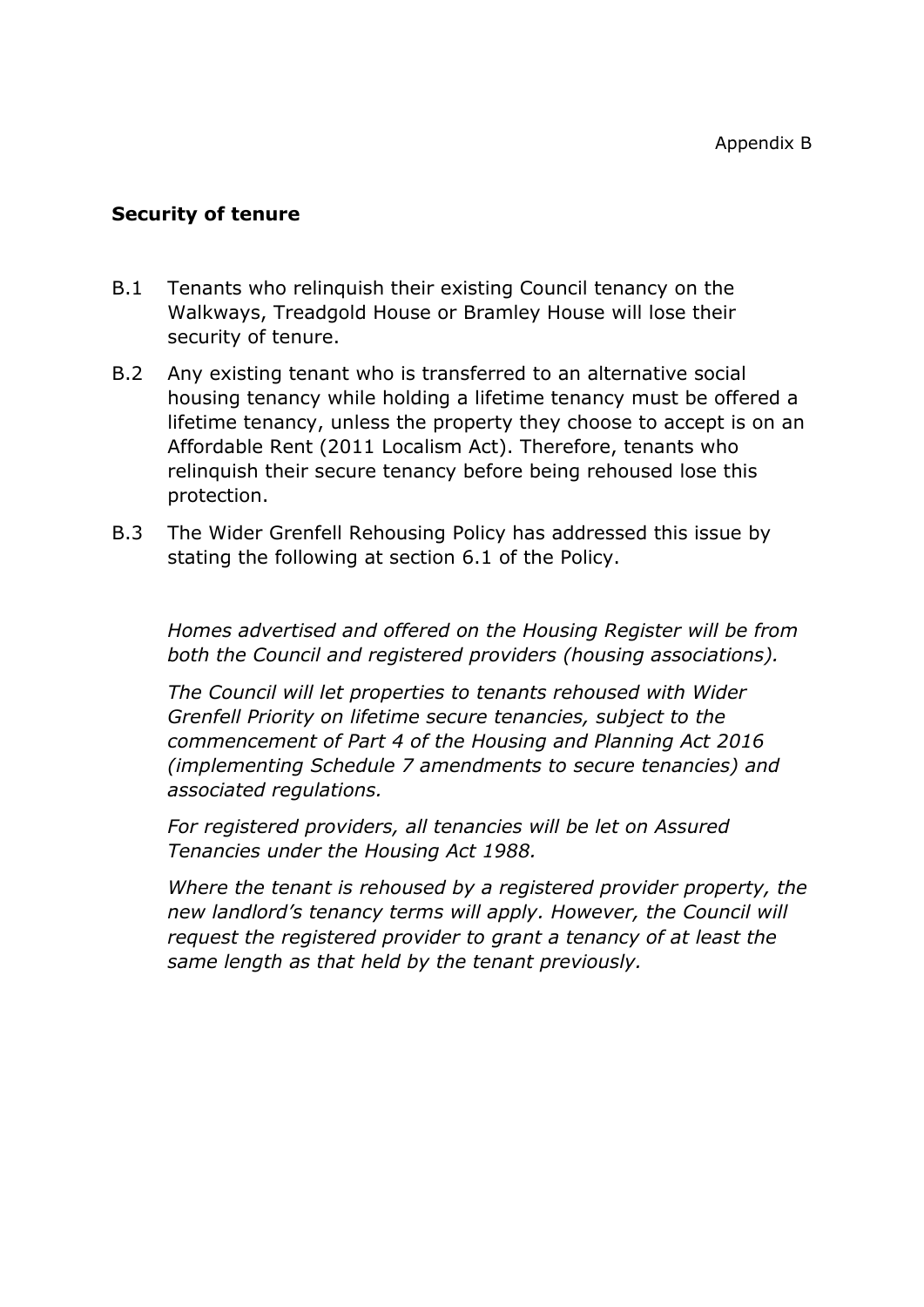Appendix C

Housing Info leaflet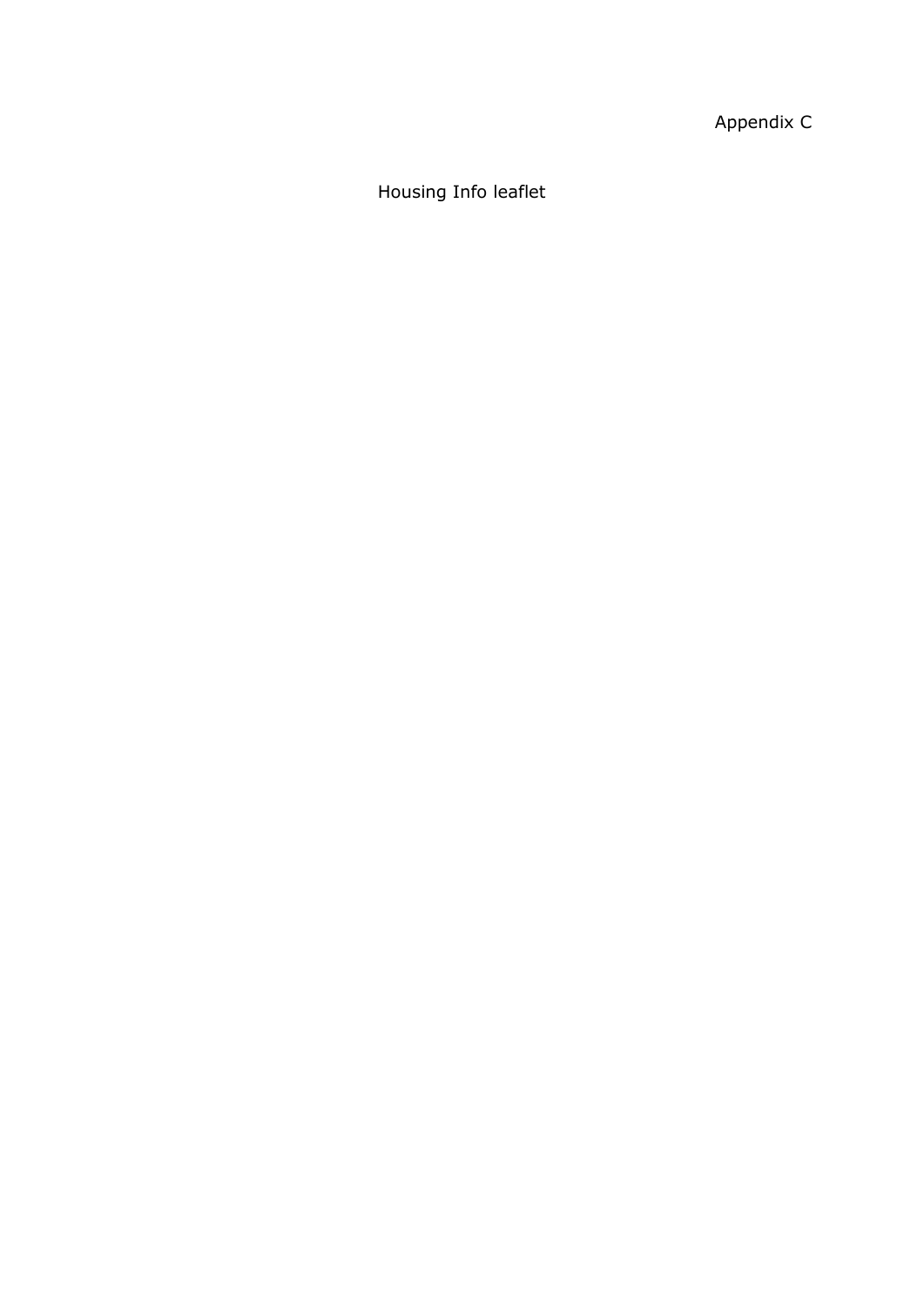Appendix D-1

### **Temporary Accommodation Charging Policy Kensington and Chelsea Council**

| <b>Cabinet Member</b><br>Date of decision         | Cllr Feilding-Mellen<br>Deputy Leader and Leader<br>Member Housing, Property and<br>Regeneration |  |  |
|---------------------------------------------------|--------------------------------------------------------------------------------------------------|--|--|
| <b>Forward Plan</b><br>reference:                 | <b>BOROLIGH OF</b><br><b>KENSINGTON</b><br>KD04987/17/H/A<br>AND CHEISEA                         |  |  |
| <b>Report title</b>                               | <b>AMENDMENTS TO THE TEMPORARY</b><br><b>ACCOMMODATION CHARGING POLICY</b>                       |  |  |
| <b>Reporting officer</b>                          | Laura Johnson - Director of Housing                                                              |  |  |
| <b>Key decision</b>                               | Lead Member only.                                                                                |  |  |
| <b>Access to</b><br>information<br>classification | Public                                                                                           |  |  |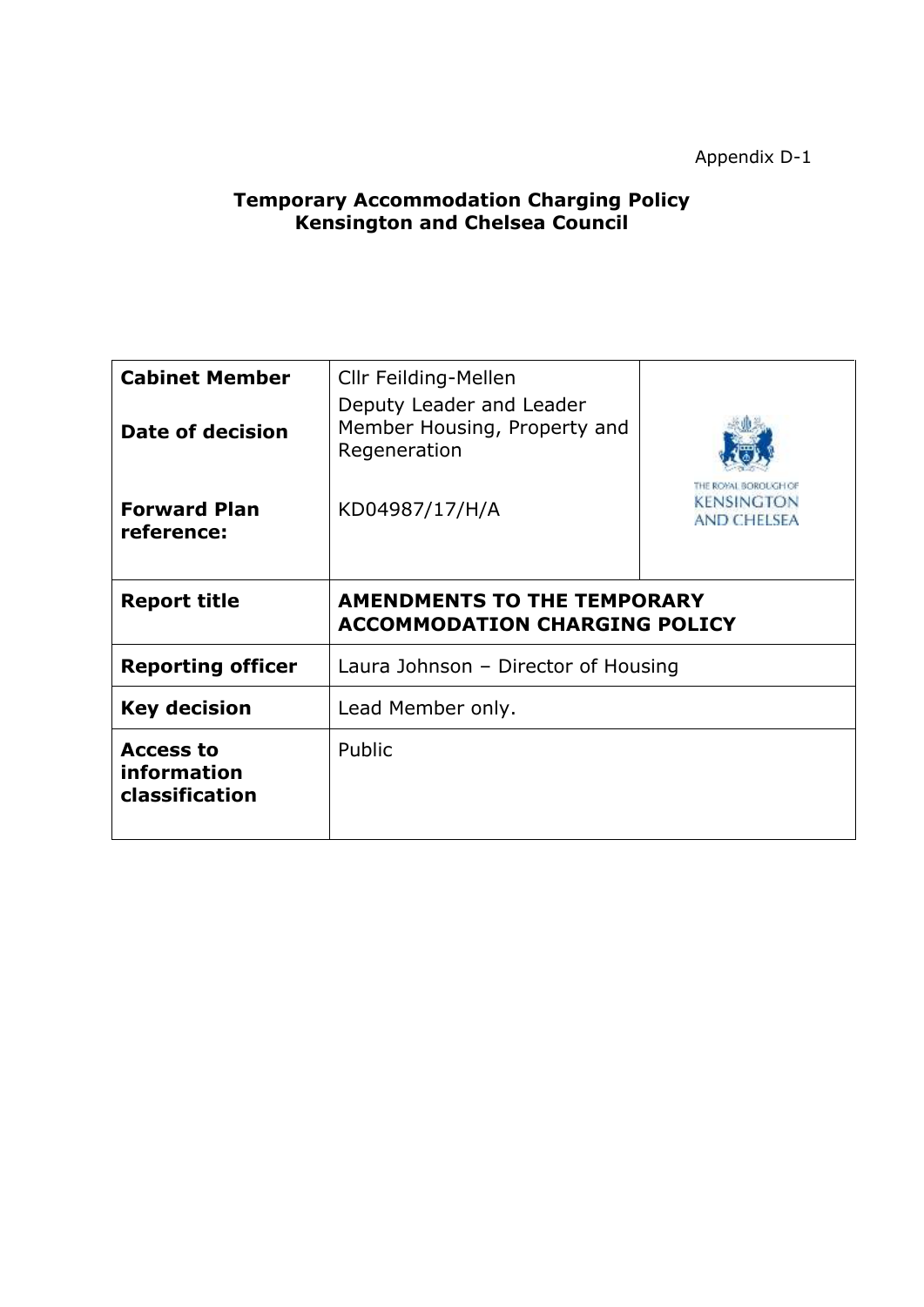# **1 EXECUTIVE SUMMARY**

- 1.1 The Council's Temporary Accommodation Charging Policy sets out how the Council sets rents for homeless households placed in temporary accommodation. The Policy reflects the Government's temporary accommodation subsidy regime that has been in place since 2010.
- **1.2** In late summer 2016, the Department of Communities and Local Government (DCLG) announced that it intended to change the way in which temporary accommodation would be funded. In spite of assuring local authorities that an announcement would be made by January 2017, the DCLG is yet to reveal the new funding mechanism for temporary accommodation.
- **1.3** The Council has necessarily delayed amending its Charging Policy while it waits for the Central Government announcement. However, the Council must now act in order to meet legal and regulatory requirements (notice to clients of rent changes), and must prepare for a change in rent charging arrangements prior to the new financial year. Should the Government defer the new funding mechanism beyond April 2017, the Council will postpone the implementation of the amended Charging Policy accordingly.
- **1.4** It is recommended that Temporary Accommodation Charging Policy is amended to remove the £40 management fee from the rent charged to clients in TA.

# **2 BACKGROUND**

- **2.1** The Housing Act 1996 places a statutory duty on local authorities to provide TA for homeless applicants during the period between initial application and the decision to accept or reject the application and, if accepted, until an offer of settled housing is made. The Council has a right, under the same Act, to make a reasonable charge for the accommodation.
- **2.2** In 2009 the Council undertook a comprehensive review of TA rent setting practices. In February 2010 the Council established the existing charging policy for temporary accommodation (TA), in response to government subsidy changes, to minimise the cost of TA to the Council's General Fund.
- **2.3** For our present purposes, 'temporary accommodation' or 'TA' only includes accommodation secured through a Private License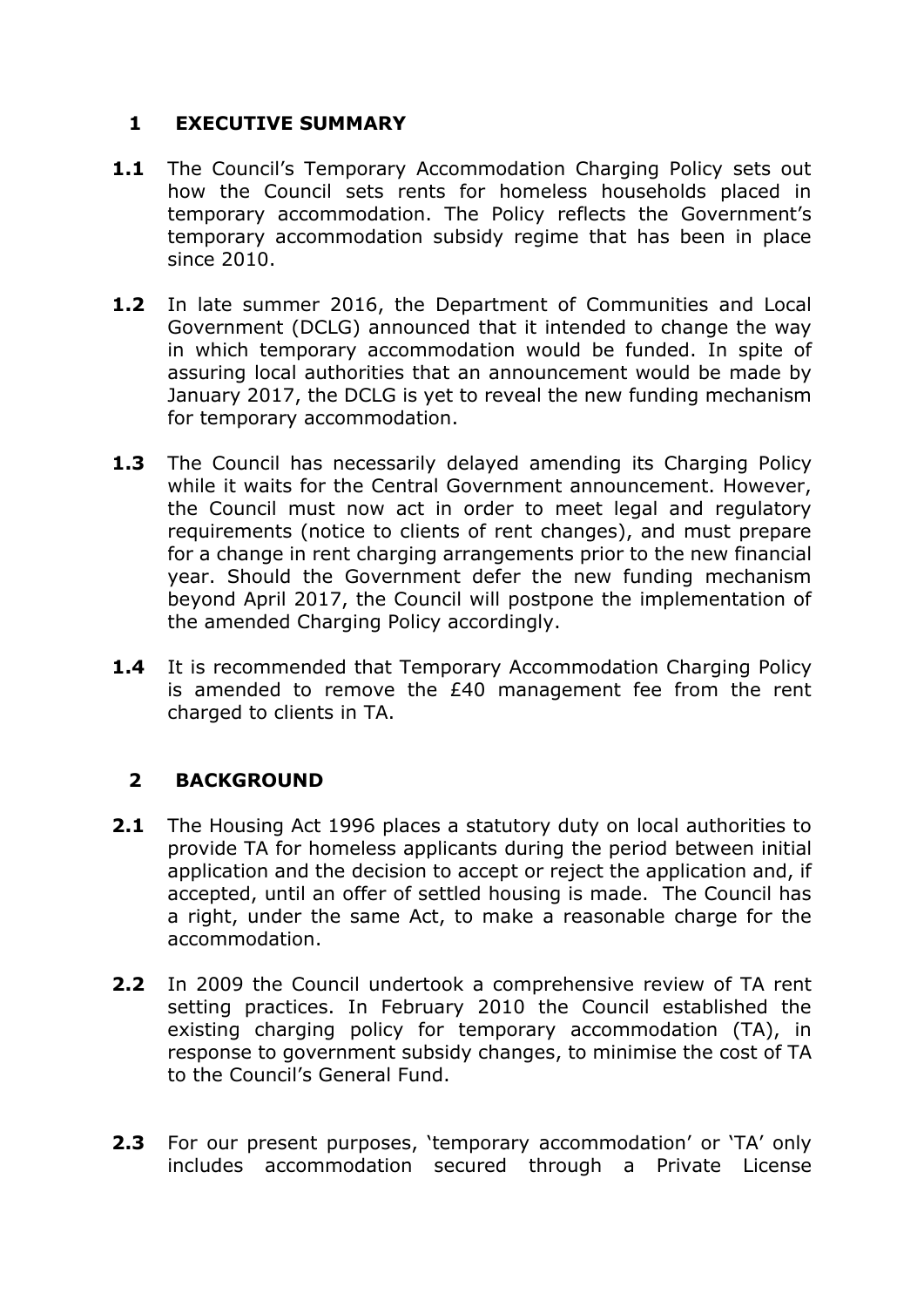Agreement (PLA). Subsidy for Bed & Breakfast accommodation will remain as it is now (100% Local Housing Allowance (LHA) with no management fee), so there will be no changes to rents charged in hotels.

# **3 CURRENT CHARGING ARRANGEMENTS**

- **3.1** At present the Department for Work and Pensions pays local authorities a management fee (in arrears) for each placement of a homeless household in temporary accommodation, excepting certain types of accommodation such as B&B accommodation, and accommodation in local authority stock.
- **3.2** The management fee covers the costs relating to the administration of providing TA and the management of the property, such as bad debt provision, staffing and void costs.
- **3.3** The maximum amount of weekly Housing Benefit (HB) subsidy is based on ninety per cent of the LHA (Jan 2011) rate in the area within which they have been temporarily housed, plus a fixed management fee of £40 per week.
- **3.4** This model was promoted by the government at the time and, in principle, the rent charged should reflect the type, location and size of the property in which households have been placed.

# **4 THE NEW SUBSIDY ARRANGEMENTS**

- **4.1** In late summer 2016, the Department of Communities and Local Government (DCLG) launched an `informal consultation' with local authorities with regard to the future design and funding of temporary accommodation. The Council responded to the consultation.
- **4.2** In spite of assuring local authorities that an announcement would be made by January 2017, the DCLG is yet to reveal the new funding mechanism for temporary accommodation. The DCLG has, however, informally provided some detail and assurance on the new model.
- **4.3** It is understood that in April 2017 the TA management fee will no longer be paid retrospectively on a case by case basis by the Department for Work and Pensions (DWP) and instead local authorities will receive a lump sum amount in the form of an up-front grant. As a result, it is necessary to determine how best to manage this development. This paper sets out the Council's future rent setting arrangements.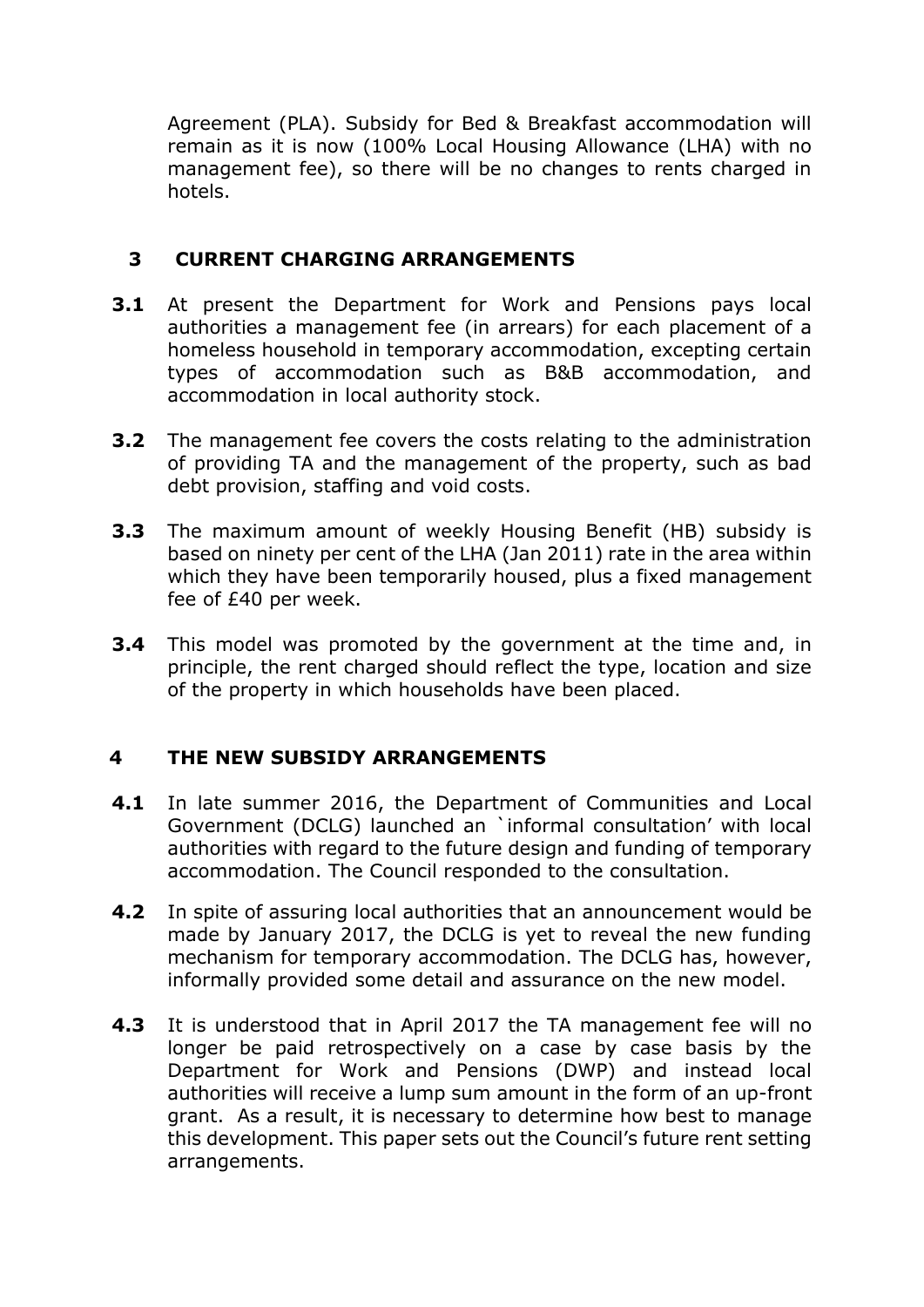**4.4** The Council understands that TA subsidy will remain 90% LHA - Jan 2011 rate per unit. There will be no £40 management fee.

# **5 THE MANAGEMENT FEE GRANT**

- **5.1** The Council understands that new funding, in the form of an up-front grant, will go directly to local housing authorities. Its use will not be restricted to temporary accommodation; authorities will be able to use it flexibly to prevent and tackle homelessness. However, given that the procurement of new TA (to replace properties withdrawn from the scheme and to meet an increasing demand) in a highly competitive market is proving increasingly challenging, the Council must take a judicious approach should it consider diverting grant away from the payment of management fees.
- **5.2** To protect local authority finances, and support their planning, the DCLG has stated that 2017/18 allocations will be no less than the estimated amounts authorities would have been eligible for under the Management Fee, assuming increasing demand in line with recent national trends. However, there is a risk that funding in subsequent years will be less than current amounts received from the management fee.
- **5.3** As stated, to date no announcements have been made as to the actual management fee grant allocations for individual local authorities. Nor have details of how many years' allocations will be included in this year's announcement, and whether the grant will be ringfenced in any way.

# **6 CONCLUSION AND RECOMMENDATIONS**

- **6.1** The Council has necessarily delayed amending its Charging Policy while it waits for the Central Government announcement. However, the Council must now act in order to meet legal and regulatory requirements (notice to clients of rent changes), and must prepare for a change in rent charging arrangements prior to the new financial year.
- **6.2 It is recommended that Temporary Accommodation Charging Policy is amended to remove the £40 management fee from the rent charged to clients in TA.** This means that the charge to clients will simply be £40 less than their current charge as the management fee element is removed.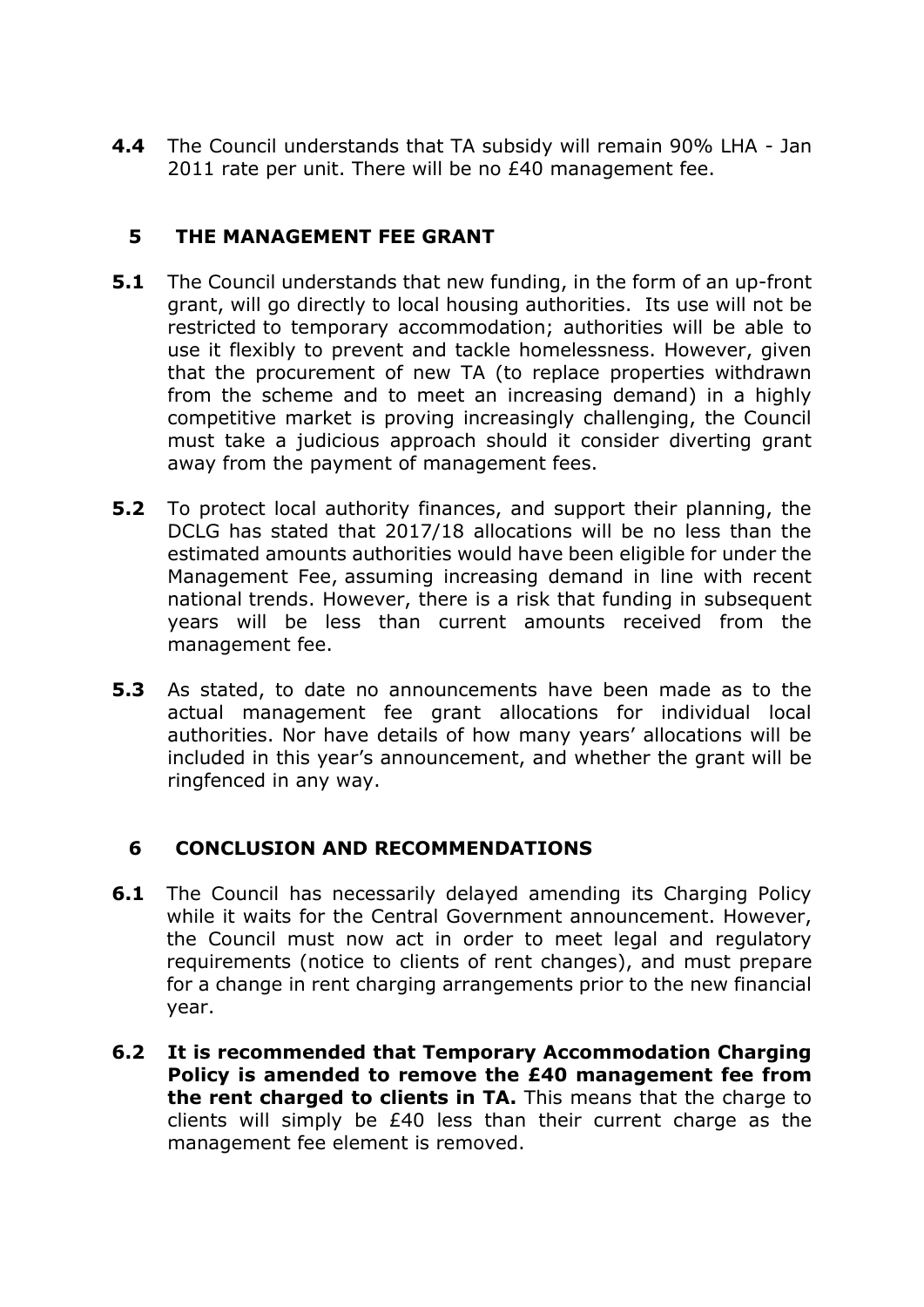- **6.3** The Authority will be able to determine how best to utilise the grant received in place of the management fee once the precise mechanism for and amount of funding is known.
- **6.4** Benefits for clients in TA:
	- Clients in receipt of housing benefit (and not subject to the Benefit Cap) will continue to have their rent covered.
	- Clients in employment who pay their rent in full for their temporary accommodation will be financially better off.
	- Clients who are subject to the Benefit Cap will be subject to a lower shortfall between the amount of (capped) benefit they receive and the eligible rent for their temporary accommodation, and some households may no longer be capped at all. This is because the amount of benefit they might receive were it not for the cap will be £40 lower per week due to their rent falling by the same amount.
- **6.5** Benefits for the Council:
	- The Council should not be worse off financially as a result of lowering rents by £40 per week. The DCLG has assured local authorities that they will receive sufficient grant funding through 2017/18 to ensure fiscal neutrality at a minimum.
	- The Council will be required to commit less Discretionary Housing Payment funds to support clients in TA subject to the Benefit Cap.

# **7 Equalities implications**

- **7.1** The placement of clients into temporary accommodation is governed by legislation and statutory regulation. In order to meet its statutory duties, the Council places clients in temporary accommodation in accordance with its `placements policy' (Criteria For The Placement Of Applicants Into Temporary Accommodation In Compliance With The 1996 Housing Act Part VII). The affordability of the TA in which a client is placed, to the client or the Council, is not a criterion in the placements policy. An amended TA Charging Policy will have no impact upon the placements policy or the criteria by which clients are placed.
- **7.2** The Council's placements policy complies with the Councils equalities duties.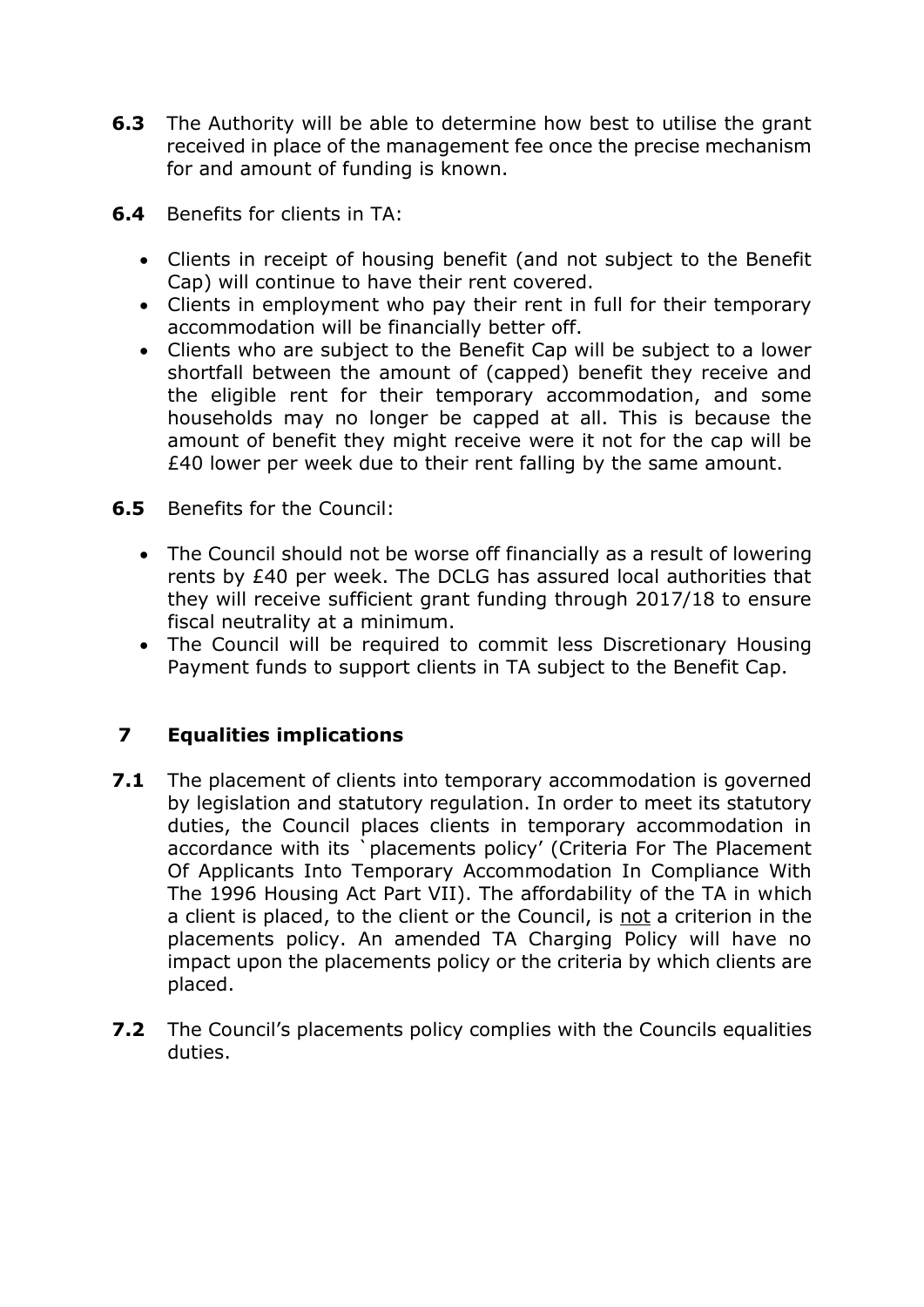### **8 Legal implications**

**8.1** The placement of clients into TA is governed by the 1996 Housing Act and the Homelessness (Suitability ofAccommodation) (England) Order 2012. There are no legal implications arising from amending the Temporary Accommodation Charging Policy.

### **9 Financial and resources implications**

9.1 The Housing Finance Manager has been consulted and supports the recommendation.

### Laura Johnson **Director of Housing**

| Cleared by Finance (officer's initials) SM |      |
|--------------------------------------------|------|
| Cleared by Legal (officer's initials)      | l SM |

| <b>Contact officer:</b> | <b>Rachael Dalton</b>            |
|-------------------------|----------------------------------|
|                         | Accommodation and Income Manager |

- E. [rachael.dalton@rbkc.gov.uk](mailto:rachael.dalton@rbkc.gov.uk)
- T. 020 7361 3124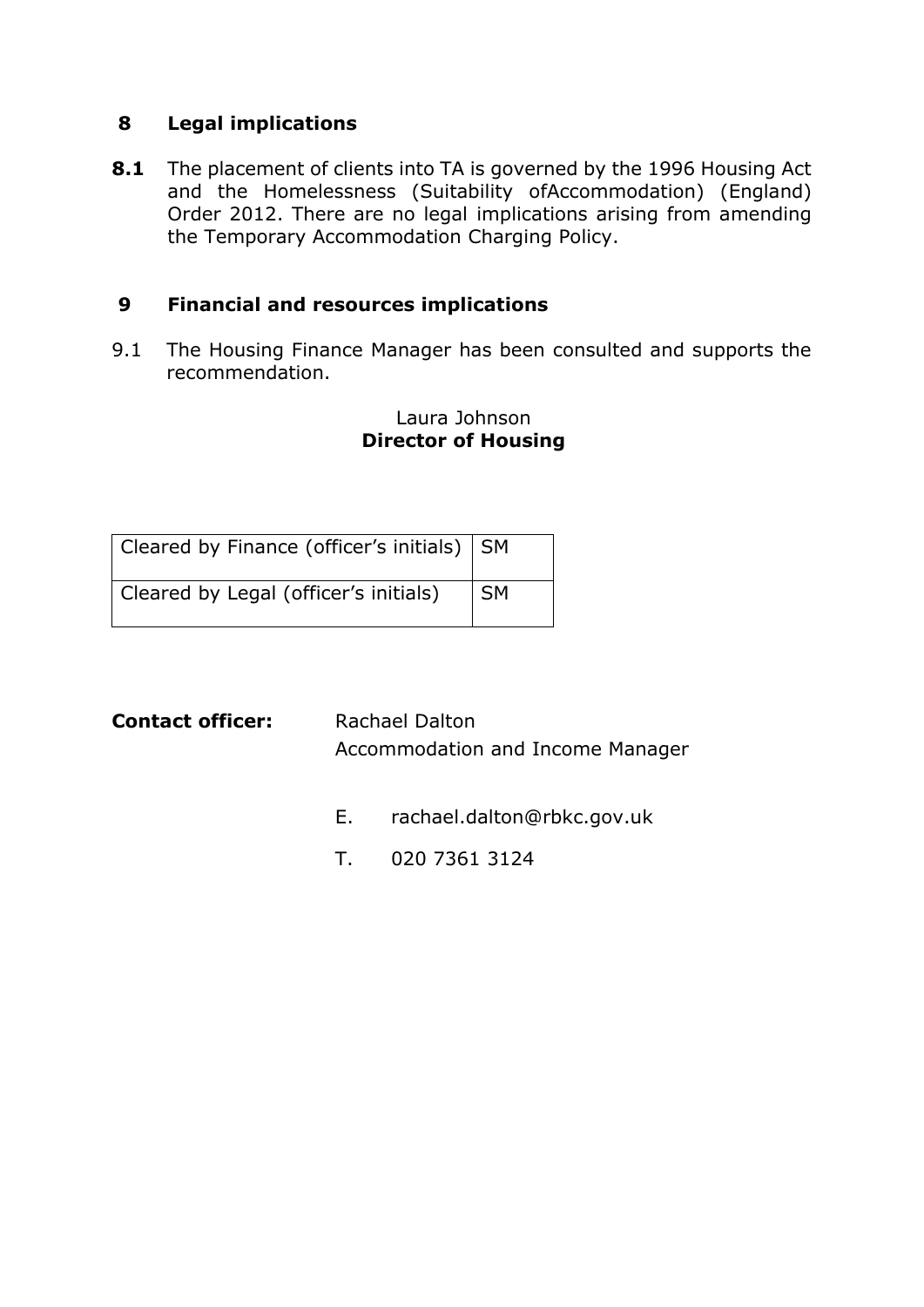#### **Temporary Accommodation Charging Policy Kensington and Chelsea Council**

### **CHARGING POLICY FOR TEMPORARY ACCOMMODATION 2011**

#### **1 INTRODUCTION**

- **1.1** From 1 April 2010, the Income-Related Benefits (Subsidy to Authorities) (Temporary Accommodation) Amendment Order 2009 will introduce changes to the way Housing Benefit subsidy is calculated for households living in Private License Agreement and Bed and Breakfast temporary accommodation provided by a local authority.
- **1.2** Without changes to the Council's current rent charging arrangements for temporary accommodation (TA), it is anticipated that the government's subsidy changes will have a significantly negative impact on the Council's overall financial position. This paper sets out the issues and options for the Council's charging arrangements for TA and makes recommendations for future rent setting policy. This review of charging policy forms part of a wider project which seeks to minimise the cost of TA to the Council's General Fund.

#### **2 BACKGROUND**

- **2.1** The Housing Act 1996 places a statutory duty on local authorities to provide TA for homeless applicants during the period between initial application and the decision to accept or reject the application and, if accepted, until an offer of permanent housing is made. The Council has a right, under the same Act, to make a reasonable charge for the accommodation.
- **2.2** For our present purposes, 'temporary accommodation' or 'TA' only includes accommodation secured through a Private License Agreement (PLA) and Bed and Breakfast (B&B). As of 25 September 2009, there were 836 Royal Borough households in PLA and B&B accommodation. The remaining units of TA have different rent levels, set independently by Housing Associations and landlords, and are not discussed in this paper.

#### **3 CURRENT CHARGING ARRANGEMENTS**

- **3.1** In 2007, the Council undertook a comprehensive review of TA rent setting practices and the existing charging policy subsequently came into effect from 7 April 2008. The weekly rent charged to the tenant is dependent on the actual rent paid to the landlord, plus an additional fixed management fee of £57.40. The rent varies according to the size and location of the TA. A family in a two bedroom property in Ilford, east London would be charged in the region of £250, for example, compared with £580 for the same sized household in Kensington and Chelsea.
- **3.2** As part of the 2007 TA rents review, the management fee was set at £56 following an exercise to determine the actual management cost for TA. This was subsequently increased to £57.40 in 2008/09 to keep in line with inflation. The management fee covers the costs relating to the administration of providing TA and the management of the property, such as bad debt provision, staffing and void costs.

#### **4 THE NEW SUBSIDY ARRANGEMENTS**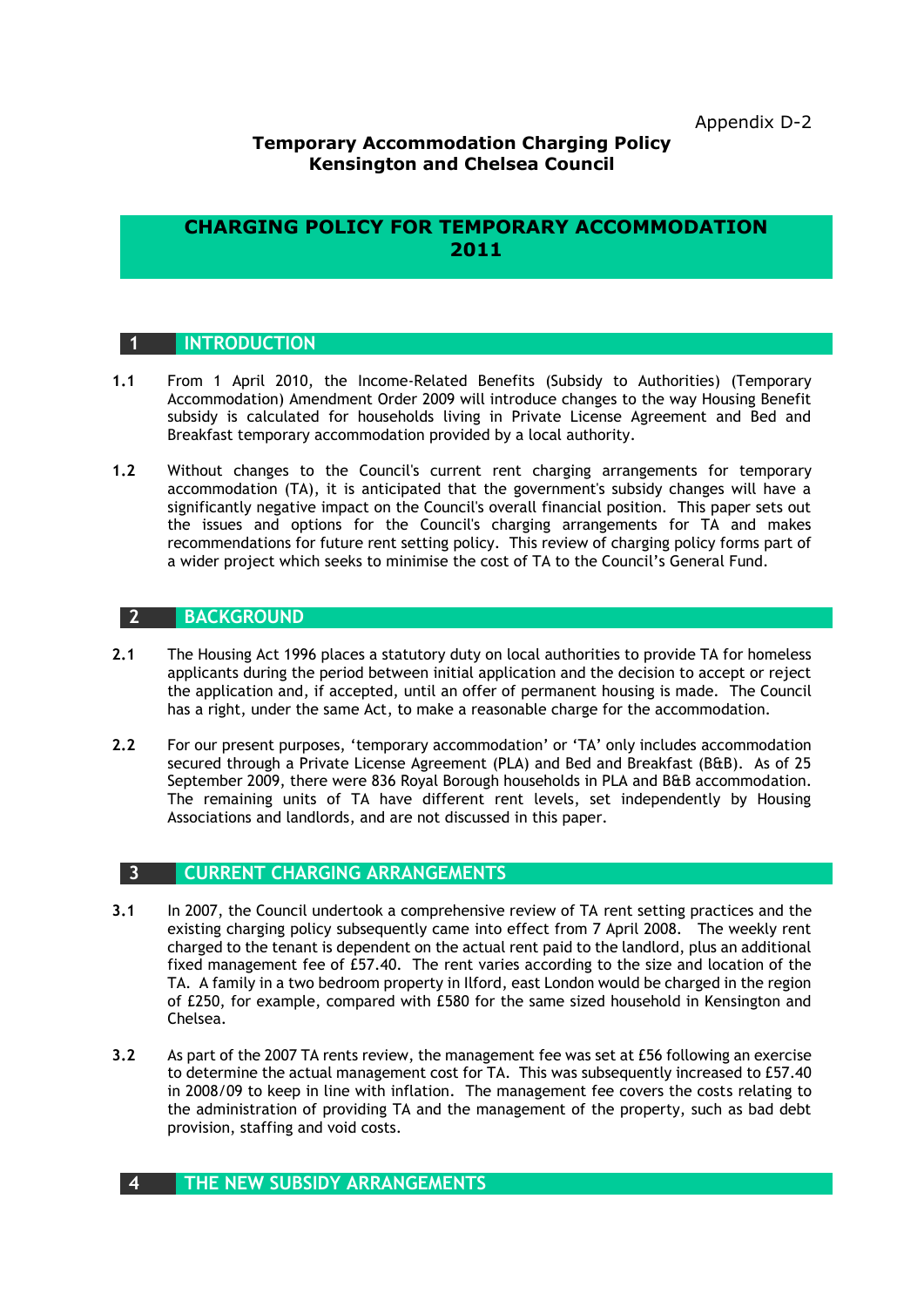- **4.1** Under the government's proposals, subsidy will be calculated using a new set of formulae that relates to the type, location and size of TA properties as follows:
	- (i) For PLA accommodation, the maximum amount of weekly Housing Benefit (HB) subsidy will be based on ninety per cent of the Local Housing Allowance (LHA) rate appropriate to the size and location of the property, plus an additional £40 for management costs for London boroughs.
	- (ii) For B&B accommodation, the maximum amount of HB subsidy will be the appropriate weekly LHA rate for a one-bedroom self-contained unit.
- **4.2** In all cases, the actual level of HB subsidy will be the lower of either the weekly HB entitlement of the customer or the subsidy cap. On expenditure up to the cap, 100 per cent subsidy is payable and, for expenditure above the cap, nil subsidy is payable. The maximum LHA rate to be used in the formula is the five-bedroom rate.
- **4.3** Table 1 below illustrates that under the Council's current charging arrangements, only 7.6 per cent of out of borough PLA placements are under, or equal to, the ninety per cent LHA subsidy level. The position is less worrying for in borough PLA, at 87 per cent, but there is still a shortfall. With regard to B&B accommodation, 100 per cent of in borough placements and over 93 per cent of out of borough placements are under or equal to the LHA levels. However, whilst B&B subsidy will not be reduced by ten per cent of the LHA one-bedroom level, the government will not pay a management fee for B&B. The Council currently charges £57.40 for both B&B and PLA accommodation.

| rable 1                                                 |                   |                              |                                                       |                                                    |
|---------------------------------------------------------|-------------------|------------------------------|-------------------------------------------------------|----------------------------------------------------|
| Total no. of<br><b>PLA properties</b>                   | No. in<br>borough | No. out of<br>borough        | No. in borough<br>under or equal to<br><b>90% LHA</b> | No. out of<br>borough under or<br>equal to 90% LHA |
| 708                                                     | 145               | 563                          | 126                                                   | 43                                                 |
| % of total properties                                   | 20%               | 80%                          | 87%                                                   | 7.6%                                               |
|                                                         |                   |                              |                                                       |                                                    |
| $B\oplus B$<br><b>Total</b><br>of.<br>no.<br>properties | No. in<br>borough | No. out of<br><b>borough</b> | No. in borough<br>under or equal to<br><b>LHA</b>     | No. out of<br>borough under or<br>equal to LHA     |
| 128                                                     | 50                | 78                           | 50                                                    | 73                                                 |
| % of total properties                                   | 39%               | 61%                          | 100%                                                  | 93.5%                                              |

#### **Table 1**

*Data extracted 25 September 2009*

#### **5 OPTIONS FOR FUTURE RENT SETTING**

In view of the intended subsidy changes, a number of rent setting options were modelled to assess their financial impact. As set out below, the combined effect of the proposed ten per cent discount and the lower management fee is substantial.

#### **5.1 OPTION 1 - Charge same as payments to providers plus £57.40 management fee**

The first option would maintain the current arrangement of charging tenants the same amount of weekly rent as we pay the providers, plus an additional £57.40 management fee.

| Table 2                                                            |                                      |
|--------------------------------------------------------------------|--------------------------------------|
|                                                                    | <b>Projection 2010/11</b><br>(E,000) |
|                                                                    |                                      |
| <b>EXPENDITURE (Contract payment to landlords)</b>                 | 11,663                               |
| <b>INCOME Claimable from DWP (less cost of voids and bad debt)</b> | $-10.920$                            |
| NET DEFICIT/SURPLUS (-)                                            | 743                                  |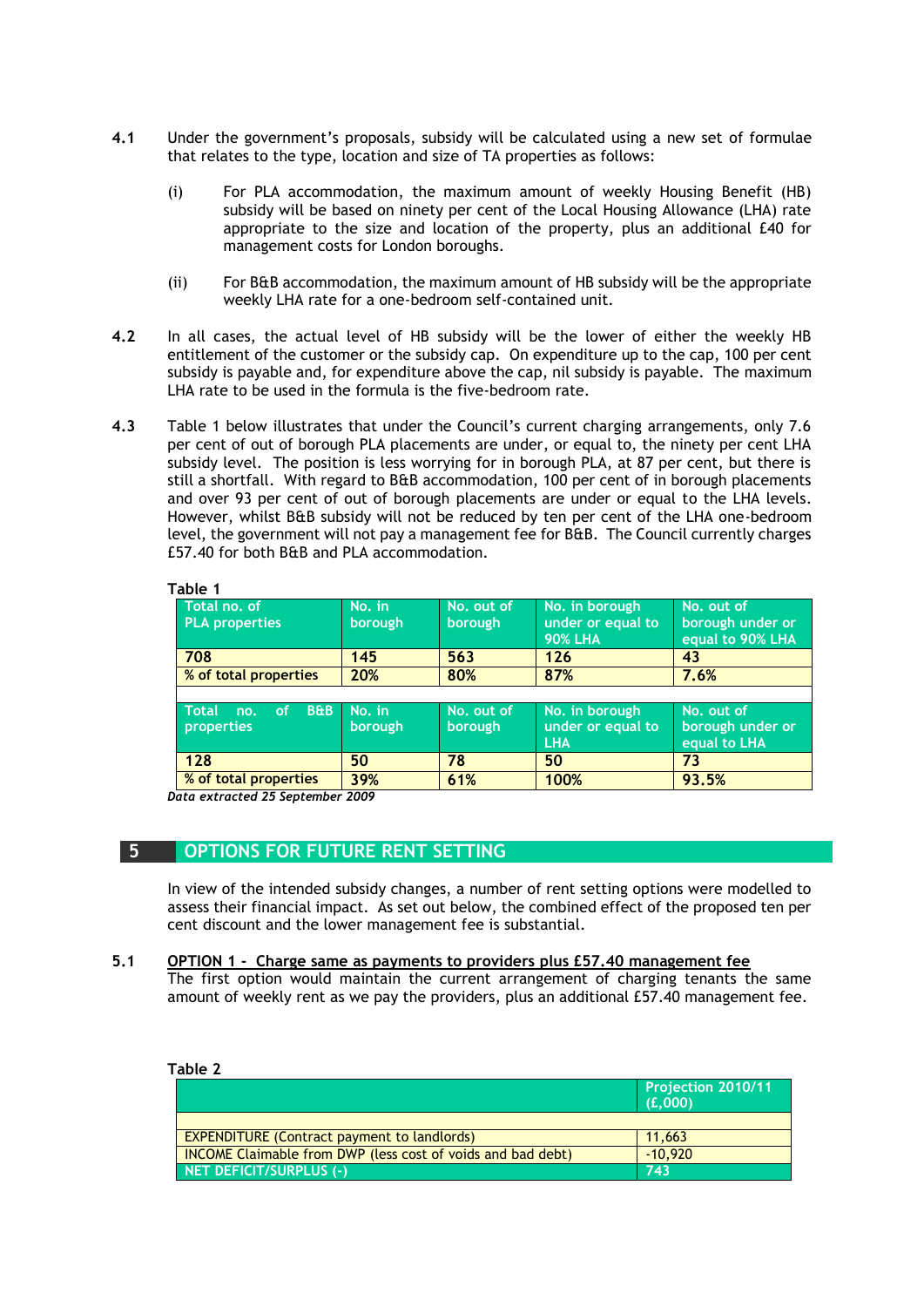Table 2 above illustrates that, based on a number of assumptions, direct expenditure (i.e. the payments to landlords) incurred by the Council will not be covered by the income from tenants' rents and HB subsidy from the government. The shortfall is projected to be in the region of £743,000.

#### **Impact on clients**

As this option continues with the current charging model, there would not be any impact on the household income of clients. The government's intended subsidy changes do not alter the way HB is calculated or awarded by local authorities to clients in TA. Instead, the proposals change the proportion of HB that is refunded to local authorities by the government.

#### **Implementation**

This option does not require any administrative changes to be made as it is the structure already in place.

#### **5.2 OPTION 2 – Charge same as payments to providers plus £40 management fee**

The second option would maintain the current pricing structure of charging tenants the same as we pay TA providers but would reduce the weekly management fee from £57.40 to £40 to bring the fee in line with the government's proposed amount for London boroughs. However, unlike the government's intention, the management fee will apply to both PLA and B&B accommodation.

#### **Table 3**

|                                                            | Projection 2010/11<br>(f.000) |
|------------------------------------------------------------|-------------------------------|
|                                                            |                               |
| <b>EXPENDITURE (Contract payment to landlords)</b>         | 11.663                        |
| TOTAL Claimable from DWP (less cost of voids and bad debt) | $-10.796$                     |
| NET DEFICIT/SURPLUS (-)                                    | 867                           |

Similar to Option (1), the direct expenditure to landlords will not be covered by the income from rents and HB from this pricing structure.

#### **Impact on clients**

At present, only one household in TA is paying full rent and does not qualify for any Housing Benefit because of savings over £16,000. If this option is adopted, this household would end up paying £17.40 less because of the difference between the current and proposed management fee. With the exception of this household, Option 2 would not have any impact on the household income for clients in TA as all households have been assessed as being eligible to receive a HB contribution. Owing to the way that HB tapers work, the proposed changes to the weekly charge will not result in any change to the amount payable by the tenant - as long as they remain in receipt of HB.

#### **Implementation**

All active rent accounts will need to be changed to take account of the new management fee rate. This is a relatively straight forward process, although there will need to be a transition period of at least one month as the Housing Benefit Team will need time to amend their assessments and to advise clients of the changes.

#### **5.3 OPTION 3 – Charge ninety per cent LHA plus £40 management fee for PLA / LHA 1 bed rate, no management fee for B&B**

The third option would mean charging tenants in PLA ninety per cent of the LHA rate in the area they have been temporarily housed, plus a fixed management fee of £40 per week. Tenants in B&B will be charged 100 per cent of the one-bedroom LHA rate appropriate to the area of their placement but no management fee.